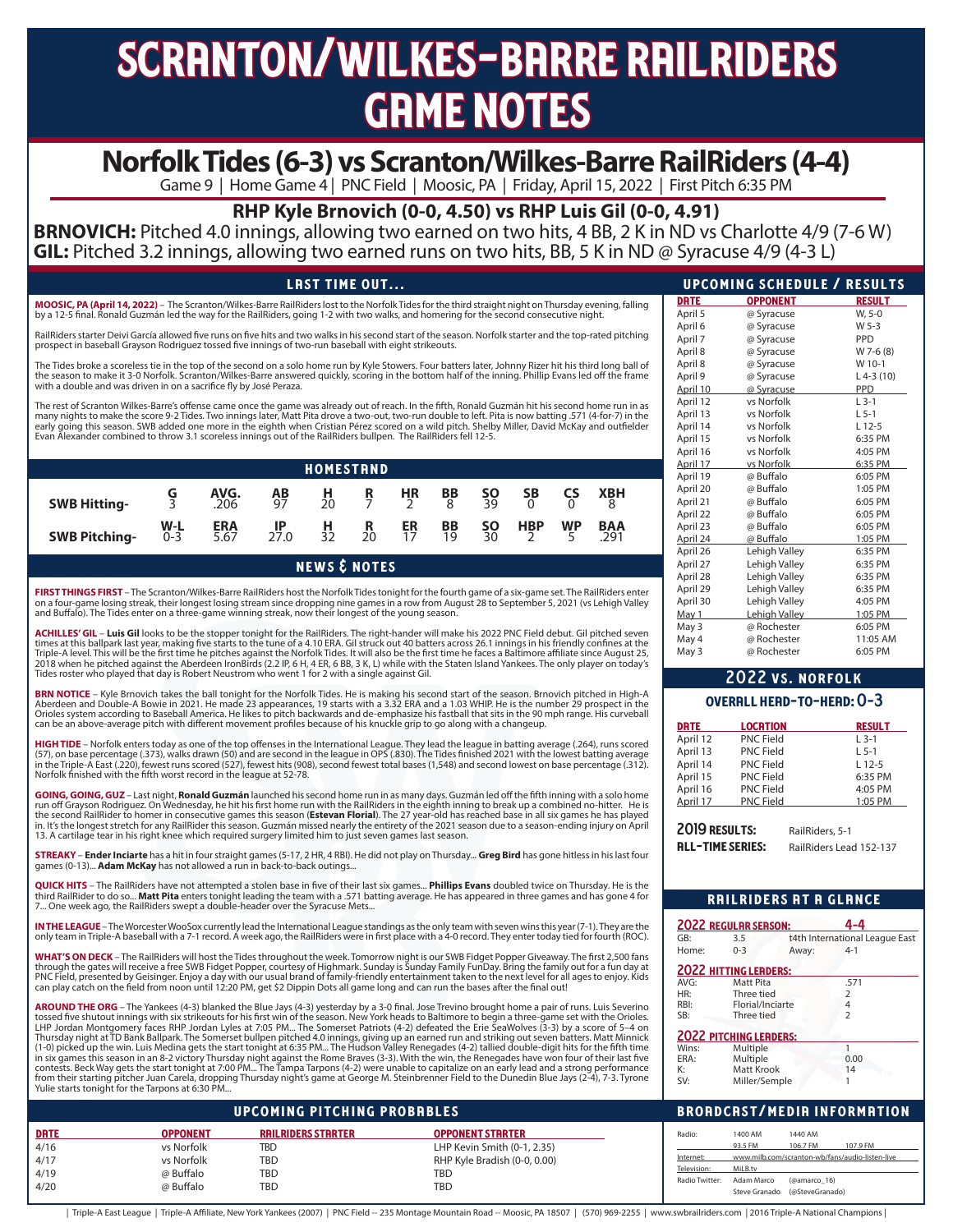# railriders starting pitcher

# **30 LUIS GIL • RHP • 6'2" • 185 LBS • 23 y/o**

### Azua, Dominican Republic

## Trade (Twins), 3/16/18 | MLB Service Time: 0.033

**2022 PRESEASON PROSPECT RANKINGS:** Baseball America - NYY No. 4; MLB Pipeline - NYY No. 4; FanGraphs - NYY No. 12

**LAST TIME OUT:** Gill made his first appearance of 2022 against the Syracuse Mets on April 9. The right hander allowed a solo home run in the first, but wrapped up his outing striking out five of the last six batters he faced. Gil did not factor into the decision in his 3.2 innings of work.

#### **2022 HIGHLIGHTS:**  •

#### **PERSONAL/CAREER:**

- Threw the first 6.0 innings of SWB no-hitter vs. Rochester 7/21/21(2 BB, 9 K). Named AAA East Pitcher of the Week.
- MLB debut 8/3/21 vs Baltimore, tossing 6.0 shutout innings, striking out six in a 13-1 victory, earning first career win.
- 
- ∙ First MLB pitcher ever with scoreless starts in each of his first three career appearances (15.2 innings).<br>∙ In 2021 season got a tattoo of a Siberian Husky with a rose on his right arm, a tattoo that was drawn by **Deiv**
- 
- Acquired by the Yankees from the Minnesota Twins in exchange for OF **Jake Cave** on March 16, 2018. Coming into 2021 season was tabbed by *Baseball America* as having the "Best Fastball" among Yankees farmhands.
- Full name is Luis Ángel Gil, was born June 3, 1998 in Azua, D.R.
- Originally signed by the Minnesota Twins as a non-drafted free agent on 2/13/2015. Added to the Yankees 40-man roster on 11/20/2019.
- 

# 2022 game-by-game log

|                   | DRTE/OPPONENT               | <b>RESULT</b> | <b>DECISION</b>                        | IP    | н           | R                                | ER BB         | K HR |                | <b>PITCHES (STRIKES)</b> |          | <b>NOTES</b>  |                |            |                                            |                                         |
|-------------------|-----------------------------|---------------|----------------------------------------|-------|-------------|----------------------------------|---------------|------|----------------|--------------------------|----------|---------------|----------------|------------|--------------------------------------------|-----------------------------------------|
|                   | 4/9 @ Syracuse              | $L, 4-3(10)$  | <b>ND</b>                              | 3.2   | 2           | $\overline{2}$<br>$\overline{2}$ | 1             | 5    | $\overline{1}$ | 66 (42)                  |          |               |                |            | Struck out five of six last batters faced. |                                         |
|                   | ^ - Indicates relief outing |               |                                        |       |             |                                  |               |      |                |                          |          |               |                |            |                                            |                                         |
|                   |                             |               |                                        |       |             |                                  |               |      |                | <b>RUN SUPPORT</b>       |          |               |                |            |                                            |                                         |
| 1 <sub>RUN</sub>  | 2 RUNS                      | 3 RUNS        | 4 RUNS                                 |       | 5 RUNS      |                                  | <b>6 RUNS</b> |      | <b>7 RUNS</b>  |                          | 8 RUNS   | <b>9 RUNS</b> |                | 10+ RUNS   | <b>TOTAL</b>                               | <b>RVG.</b>                             |
| $\Omega$          |                             | $\Omega$      | $\Omega$                               |       | $\Omega$    |                                  | $\Omega$      |      | $\Omega$       |                          | $\Omega$ | $\Omega$      |                | 0          | $\Omega$                                   | 2.00                                    |
|                   |                             |               |                                        |       |             |                                  |               |      |                | <b>CRREER STRTISTICS</b> |          |               |                |            |                                            |                                         |
| YERR TERM<br>2020 |                             | $W-L$         | <b>ERR</b><br>Did not pitch (Pandemic) | G/GS  | <b>SV</b>   |                                  |               |      |                |                          |          |               | <b>HR</b>      | <b>BRR</b> |                                            | <b>ORGANIZATION</b><br>New York Yankees |
| 2021              | Somerset (AA)               | $1 - 1$       | 2.64                                   | 7/7   | $\Omega$    | 30.2                             |               | 24   | 11             | 9                        | 13       | 50            | $\overline{2}$ | .207       |                                            | New York Yankees                        |
|                   | <b>SWB (AAA)</b>            | $4 - 0$       | 4.81                                   | 13/10 | $\Omega$    | 48.2                             |               | 35   | 26             | 26                       | 32       | 67            | $\overline{7}$ | .202       |                                            | <b>New York Yankees</b>                 |
|                   | YANKEES                     | $1 - 1$       | 3.07                                   | 6/6   | $\Omega$    | 29.1                             |               | 20   | 11             | 10                       | 19       | 38            | 4              | .183       |                                            | New York Yankees                        |
|                   | <b>MLB CRREER TOTALS</b>    | $1-1$         | 3.07                                   | 6/6   | $\mathbf 0$ | 29.1                             |               | 20   | Ħ              | 10                       | 19       | 38            | 4              | .183       |                                            |                                         |
|                   | <b>MILR CRREER TOTALS</b>   | $13-13$       | 3.08                                   | 82/63 | 3           | 2861                             |               | 208  | 120            | 98                       | 169      | 381           | 16             | 201        |                                            |                                         |

## 2022 railriders pitching breakdown

|                  | $W-L-S$     | <b>ERR</b> | IP   | ER | BB | SO. | HВ            | HR | <b>BRR</b> |
|------------------|-------------|------------|------|----|----|-----|---------------|----|------------|
| <b>Starters</b>  | $1 - 3 - 0$ | 2.51       | 32.1 | 9  | 10 | 36  | 3             | 3  | .202       |
| <b>Relievers</b> | $3 - 1 - 2$ | 4.82       | 37.1 | 20 | 28 | 39  | 3             | 5  | .246       |
| <b>TOTRLS</b>    | $4 - 4 - 2$ | 3.75       | 69.2 | 29 | 38 | 75  | 6             | 8  | .227       |
|                  |             |            |      |    |    |     |               |    |            |
|                  |             |            |      |    |    |     |               |    |            |
|                  | $W-L-S$     | ERR        | IP   | ER | BB | SO. | HВ            | HR | <b>BRR</b> |
| Home             | $0 - 3 - 0$ | 5.67       | 27.0 | 17 | 19 | 30  | $\mathcal{P}$ | 4  | .291       |
| Road             | $4 - 1 - 2$ | 2.53       | 42.2 | 12 | 19 | 45  | 4             | 4  | .176       |



# pitch repertoire

4S FRSTBRLL: Upper-90's, riding action, up to 9 in. horizontal run SLIDER: Mid-80's, 7 in. sweep, high spin, strikeout pitch, replaced old CB **CHRNGE:** Low-90's, 15 in. fade, 9 in. vertical break, high spin (1,900 RPM)

# 2021 gil season splits (w/swb)

|              | W-L ERR G/S IP         |       |                    | ER.            | <b>BB</b>        | SO.    | <b>HBP</b> | HR | <b>BRR</b> |
|--------------|------------------------|-------|--------------------|----------------|------------------|--------|------------|----|------------|
| Home         | $---$                  |       | $\sim 100$         | $\sim 100$     | $\sim$ $-$       | $\sim$ |            |    | ---        |
| <b>Road</b>  | 0-0 5.63 1/1 3.2 2 1 5 |       |                    |                |                  |        | $\Omega$   |    | .154       |
| Day          |                        | $-/-$ | <b>All Control</b> | <b>Service</b> | $\sim$ 100 $\mu$ |        |            |    |            |
| <b>Night</b> | $0-0$ 5.63 1/1 3.2     |       |                    | $\overline{2}$ | 1                | 5      | 0          |    | .154       |
|              |                        |       |                    |                |                  |        |            |    |            |

|                   | <b>NEEDSUPDATERVG/OBP/SLGPR RB</b> |                 |      |       | - н | HR |
|-------------------|------------------------------------|-----------------|------|-------|-----|----|
| $\overline{ }$ so | вв                                 | <b>HBP</b>      |      |       |     |    |
| vs. Left          | .200/.286/.338                     | 91 80 16 2 32 7 |      |       |     |    |
| vs. Right         | .193/.349/.373                     | 107 83          | - 16 | 28 21 |     |    |

# 2022 season high career high career high career high career high career  $\sim$

| 3.2 (4/9 @ Syracuse) | <b>Innings Pitched</b> | 7.0 (6/10/19 @ Rome)              |
|----------------------|------------------------|-----------------------------------|
| 2 (4/9 @ Syracuse)   | <b>Hits</b>            | 8 (6/16/19 vs Greenville)         |
| 2 (4/9 @ Syracuse)   | Runs                   | 7 (5/22/19 @ Asheville)           |
| 2 (4/9 @ Syracuse)   | <b>Earned Runs</b>     | 6 (2x, Last: 5/22/19 @ Asheville) |
| 1 (4/9 @ Syracuse)   | Walks                  | 7 (6/22/21 @ Lehigh Valley)       |
| 5 (4/9 @ Syracuse)   | <b>Strikeouts</b>      | 10 (2x, Last: 6/10/19 @ Rome)     |
| 1 (4/9 @ Syracuse)   | <b>Home Runs</b>       | 2 (6/16/21 vs Syracuse)           |
| 66 (4/9 @ Syracuse)  | <b>Pitches</b>         | 99 (6/22/21 @ Lehigh Valley)      |
| N/A                  | <b>Winning Streak</b>  | 5 (6/29/21 - Present)             |
| N/A                  | <b>Losing Streak</b>   | $3(8/25/18 - 4/25/19)$            |
| 0                    | 10+ Strikeout Games    | 2 (Last: 6/10/19 @ Rome)          |
| 0                    | <b>Complete Games</b>  | 0                                 |
| 0                    | <b>Shutouts</b>        | 0                                 |
|                      |                        |                                   |

|                | <b>LUIS GIL VS. SYRRCUSE BRTTERS</b> |           |                          |                              |           |     |     |            |
|----------------|--------------------------------------|-----------|--------------------------|------------------------------|-----------|-----|-----|------------|
| <b>PLAYER</b>  | <b>RVG/OBP/SLG</b>                   | <b>PR</b> | <b>RB</b>                | н                            | <b>HR</b> | SO. | BB. | <b>HBP</b> |
| Blankenhorn    | $---/---/---$                        | ۰         |                          |                              | ٠         |     |     |            |
| <b>Bohanek</b> | $---/---/---$                        |           |                          |                              |           |     |     |            |
| <b>Brodey</b>  | $---/---/---$                        |           |                          |                              |           |     |     |            |
| Colina         | $---/---/---$                        |           |                          |                              |           |     |     |            |
| Cortes         | $---/---/---$                        |           |                          |                              |           |     |     |            |
| Dini           | $---/---/---$                        |           |                          |                              |           |     |     |            |
| Fargas         | $---/---/---$                        |           |                          |                              |           |     |     |            |
| Lee            | ---/---/---                          |           | $\overline{\phantom{a}}$ | $\qquad \qquad \blacksquare$ | ٠         |     |     |            |
| Mazeika        | $---/---/---$                        |           |                          | $\overline{a}$               | ۰         |     |     |            |
| Meyer          | $---/---/---$                        |           |                          |                              |           |     |     |            |
| Palka          | $---/---/---$                        |           |                          |                              |           |     |     |            |
| Plummer        | $---/---/---$                        |           |                          |                              |           |     |     |            |
| Reynolds       | $---/---/---$                        |           |                          | ٠                            |           |     |     |            |
| Rincon         | ---/---/---                          |           |                          |                              |           |     |     |            |
| Rodriguez      | $---/---/---$                        |           |                          | ٠                            | ۰         |     |     |            |
| Vientos        | $---/---/---$                        |           |                          |                              |           |     |     |            |
|                |                                      |           |                          |                              |           |     |     |            |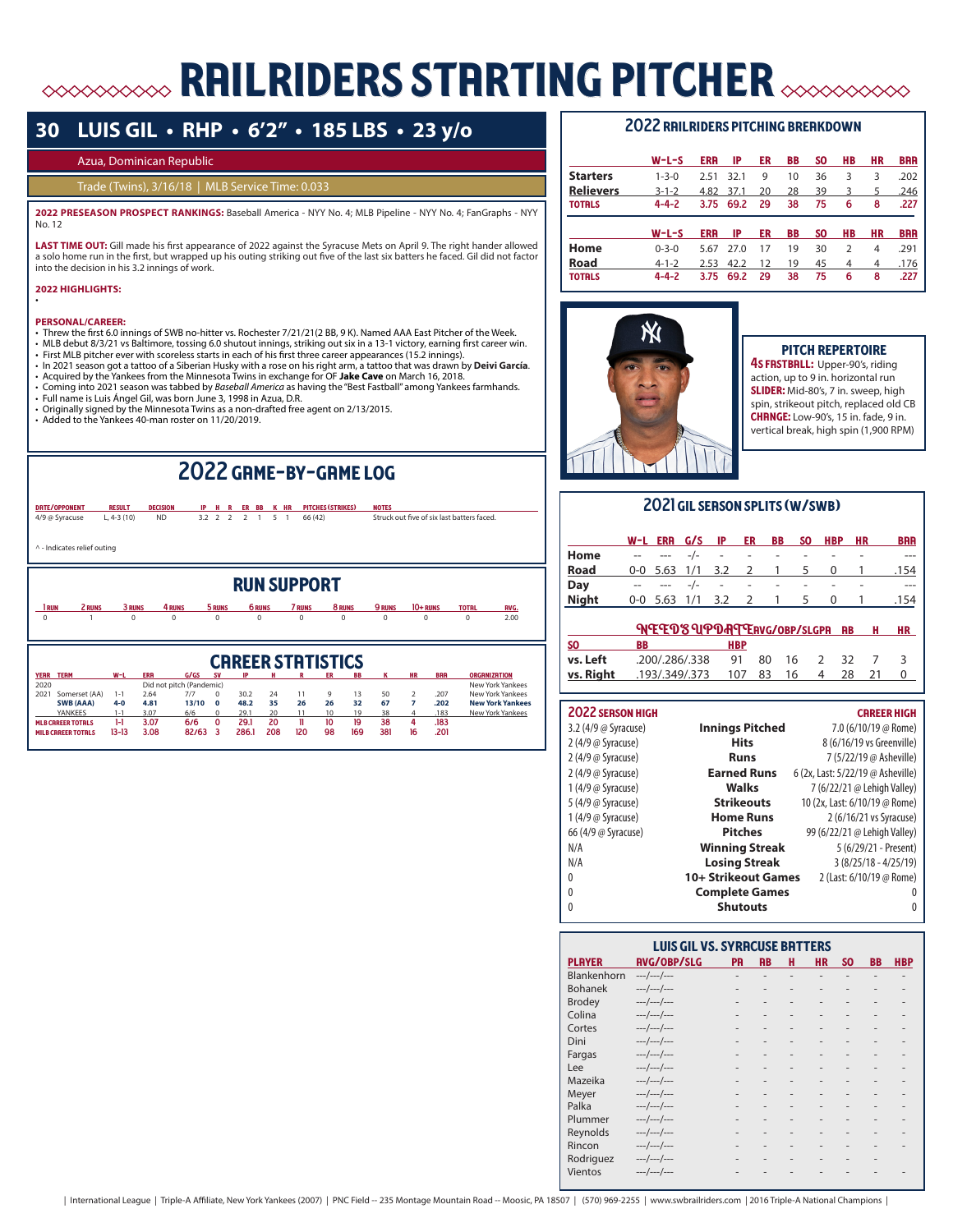# railriders bullpen

| <b>PITCHER</b>  | <b>LRST PEN OUTING</b> | <b>DEC</b> | IP         | н        |          | ER       | <b>BB</b> | <sub>SO</sub> | <b>RETIRED/1st BF</b> | <b>SCORED/IR</b> | SRVES/OPP | INN.-HIGH                    | <b>SCORELESS APP. STRK (LAST R)</b> |
|-----------------|------------------------|------------|------------|----------|----------|----------|-----------|---------------|-----------------------|------------------|-----------|------------------------------|-------------------------------------|
| Alexander       | $4/14$ vs NOR          | <b>ND</b>  | $\Omega$   | $\Omega$ |          | $\Omega$ | 0         | $\mathbf{0}$  | 1/1                   | $-1$             | $-/-$     | 1.0 (4/14 vs NOR)            | 1(N/A)                              |
| <b>Bañuelos</b> | 4/12 vs NOR            | <b>ND</b>  | 3.0        |          |          |          |           |               | 0/1                   | $-/-$            | $-/-$     | 3.0 (4/12 vs NOR)            | $0(4/12 \text{ vs } NOR)$           |
| <b>Bristo</b>   | 4/13 vs NOR            | <b>ND</b>  | $\cdot$ .2 |          | 0        | 0        |           |               | 3/3                   | $-/-$            | $-/-$     | $2.0$ (4/9 @ SYR)            | 2 $(4/6 @ SYR)$                     |
| Gomez           | $\qquad \qquad -$      |            |            |          |          |          |           |               | -                     | $-/-$            | $-/-$     | N/A                          | N/A                                 |
| Greene          | 4/14 vs NOR            | <b>ND</b>  | $\cdot$ 0. | 4        |          |          |           | $\mathbf{0}$  | 2/3                   | 0/1              | $-/-$     | $2.0$ IP $(2x)$              | $0(4/14 \text{ vs } NOR)$           |
| Lane            | $4/13$ @ NOR           | <b>ND</b>  | $\cdot$ 1  | $\Omega$ | $\Omega$ | $\Omega$ | $\Omega$  |               | 3/3                   | 0/2              | $-/-$     | 1.1(2x)                      | 1(4/9 @ SYR)                        |
| McClain         | 4/13 vs NOR            | <b>ND</b>  | .0         |          |          |          | 0         |               | 0/3                   | $-/-$            | $-/-$     | 1.1 $(4/5 \oslash SYR)$      | 0 (4/13 vs NOR)                     |
| <b>McKay</b>    | 4/14 vs NOR            | <b>ND</b>  | 1.0        |          | $\Omega$ | $\Omega$ |           |               | 2/3                   | 0/1              | 0/1       | $2.0$ (4/8 (1) $\omega$ SYR) | $2(4/8(1) \oslash SYR)$             |
| Miller          | 4/14 vs NOR            | <b>ND</b>  | $\cdot$ 1  |          |          | $\Omega$ | 0         |               | 2/3                   | $-/-$            | 1/1       | 1.1 (4/14 vs NOR)            | 1 $(4/9@$ SYR)                      |
| Nittolli        | 4/12 vs NOR            | <b>ND</b>  | 1.0        |          |          |          | $\Omega$  |               | 0/2                   | $-/-$            | $-/-$     | 1.1 $(4/8(1) \oslash SYR)$   | 0 (4/12 vs NOR)                     |
| Semple          | $4/14$ vs NOR          | <b>ND</b>  | $\cdot$ 1  |          |          | 4        | 4         |               | 2/2                   | 2/2              | $-/-$     | 3.0 $(4/8(2)$ @ SYR)         | $0(4/14 \text{ vs } NOR)$           |
| Weissert        | 4/13 vs NOR            | <b>ND</b>  | $\cdot$ 1  | $\Omega$ |          |          |           |               | 2/3                   | 0/1              | 1/1       | $2.0$ (4/5 @ SYR)            | $0(4/13 \text{ vs } NOR)$           |
| <b>TOTRLS</b>   | <b>4.82 ERR</b>        | $3-1$      | 37.1       | -35      | 23       | 20       | 28        | 39            | 16/26 (62%)           | 2/7(29%)         | 2/3(67%)  |                              |                                     |

#### **43 • MANNY BAÑUELOS • LHP MLB Service Time: 0.000**

# **39 • REGGIE MCCLAIN • RHP MLB Service Time: 1.006**

**vs. ALL:** .357 | **vs. LHB:** .429 | **vs. RHB:** .286

**CAREER HIGH:** K - 7 (5/22/19 vs NW Arkansas) | BB - 4 (2x: Syracuse, Las Vegas) **SEASON HIGH:** K - 2 (3x: Syracuse, Norwalk) | BB - 2 (2x: Syracuse)

• Streak of 13 straight appearances without an earned run allowed since 6/4/21 ended on 7/24/21 vs Rochester. During span: 2-0, 0.00 ERA, 1 R, 24.0 IP, 9 H, 8 BB, 29 K.

• Selected by the Yankees in the minor league phase of the 2020 Rule 5 Draft from Philadelphia and was invited to spring training as a non-roster invitee.

**vs. ALL:** .231 | **vs. LHB:** .125 | **vs. RHB:** .400

•2020: Pitched in 5 G with Philadelphia (0-0, 5.06 ERA, 3.38 K/9, 2.25 WHIP)

• Suffered a sublexation (partial dislocation) of his shoulder and missed most of his senior year of HS. • Full name is Reginald Kristen McClain.

### •Underwent Tommy John surgery after the 2012 season. •Was named the No. 13 prospect in baseball (by MLB.com) ahead of the 2012 season. **20 • DAVID MCKAY • RHP MLB Service Time: 0.079**

•Mariano Rivera called him the best pitching prospect he had ever seen in 2011. •Originially signed as Non-Drafted Free Agent by Yankees on 3/30/08.

• Signed with Yankees as a MiLB Free Agent on 3/13/22, his 31st birthday.

**2 • BRADEN BRISTO • RHP MLB Service Time: 0.000** 

# **vs. ALL:** .222 | **vs. LHB:** .100 | **vs. RHB:** .357

**CAREER HIGH:** K - 4 (Seven Times) | BB - 3 (2x: Lehigh Valley, Syracuse)

**SEASON HIGH:** K - 4 (4/6 @ Syracuse) | BB - 2 (4/9 @ Syracuse) •Had an 18.0-inning shutout streak to start 2021 season from 5/6 - 6/15, the second-longest in Triple-A East during season (Dusten Knight, Norfolk -- 19.2 IP).

**vs. ALL:** .100 | **vs. LHB:** .000 | **vs. RHB:** .143 **CAREER HIGH:** K - 11 (8/6/10 vs St. Lucie) | BB - 6 (2x: Pawtucket, Buffalo) **SEASON HIGH:** K - 2 (4/12 vs Norfolk) | BB - 1 (4/12 vs Norfolk)

•Played for Team Mexico at 2020 Olympics in Tokyo, making one appearance. Team finished in sixth place. •Made MLB debut 7/2/15 with Atlanta against Washington, tossing 5.2 scoreless innings in start. • First MLB strikeout was third batter baced, Yunel Escobar. Followed up by striking out Bryce Harper. •Has been a member of six organizations (Yankees, Braves, Angels, Dodgers, White Sox, Mariners). • Entering 2022, has played for 14 different MiLB teams at every level except Short-Season.

•Allowed a hit to the first batter he faced in 2021, and did not allow a hit to the next 50 consecutive batters. • Full name is Braden James Bristo.

•Named a 2019 FSL Mid-Season All-Star with High-A Tampa (3-1, 1.94 ERA, 1 SV, 24 G, 41.2 IP, 28 H, 11 R, 9 ER, 11 BB, 57 K, .199 BAA, 0.94 WHIP).

• Earned 15 letters and won five state champs at Ouachita Christian HS (4 - Football; 6 - Track & Field; 4 - Baseball; 1 - Basketball)... Champion in FB (2x), baseball (2x), T&F (Indiv., 1x)... All-State in FB, baseball and T&F.

### **28 • MICHAEL GOMEZ • RHP MLB Service Time: 0.000**

**vs. ALL:** --- | **vs. LHB:** --- | **vs. RHB:** ---

**CAREER HIGH:** K - 5 (5/29/21 (2) vs N. Hamp.) | BB - 3 (8/22/19 @ St. Lucie)

**SEASON HIGH:** K - 3 (4/12 vs Erie) | BB - 3 (4/8 @ Reading)

•Pitched two games with AA Somerset before being called up to SWB 4/15 (first time at Triple-A) •Pitched with Somerset, making 31 relief appearances in 2021 (49.0 IP, 50 K, 14 BB, 3.12 ERA, 1.06 WHIP)

• Signed as a free agent by the Yankees 2/27/21 •Originially signed as a free agent by the Philadelphie Phillies 7/17/18.

# •Pitched at Cal Poly SLO, Eau Claire and Cal Poly Pomona.

### **25 • ZACH GREENE • RHP MLB Service Time: 0.000**

**vs. ALL:** .318 | **vs. LHB:** .200 | **vs. RHB:** .417 **CAREER HIGH:** K - 6 (2x: J. Shore, Brooklyn) | BB - 3 (8/22/21 @ Altoona) **SEASON HIGH:** K - 3 (4/6 @ Syracuse) | BB - 2 (4/14 vs Norfolk)

• Full name is Zachary Blue Greene.

• Following the season, was named an Arizona Fall League Rising Star with the Surprsie Saguaros •Played two seasons (2018-19) at South Alabama, one season (2017) at St. Johns River (Fla.) Community College and one season (2016) at UNC-Asheville.

•In 2019 (Sr.), was named 2nd-Team All-America by the NCBWA and 3rd-Team All-America by D1Baseball.com. •Was selected by Miami in the 15th round of the 2018 First-Year Player Draft but did not sign. •Drafted by Yankees in the 8th round of the 2019 First-Year Player Draft.

## **1 • TREVOR LANE • LHP MLB Service Time: 0.000**

### **vs. ALL:** .100 | **vs. LHB:** .000 | **vs. RHB:** .333

**CAREER HIGH:** K - 7 (2x: Harrisburg, Elizabethton) | BB - 3 (2x: Asheville, Greenville) **SEASON HIGH:** K - 2 (4/13 vs Norfolk) | BB - 2 (4/9 @ Syracuse)

•Went 4-0 with one save and a 1.99 ERA (22.2IP, 5ER) in 17 relief appearances with SWB in 2021.

•2019 Eastern League Mid-Season All-Star honors with Double-A Trenton.

•2018 Florida State League Mid-Season All-Star at High-A Tampa

•2017 South Atlantic League Mid-Season All-Star with Single-A Charleston. •Played two seasons at UIC (2015-16) after one season apiece at Campbell (N.C.) University (2013) and Lower Columbia (Wash.) College (2014).

•Graduated from Mount Si H.S. (Wash.) and was the 2012 State Gatorade Player of the Year.

#### **CAREER HIGH:** K - 8 (7/27/16 vs Bristol) | BB - 3 (Nine times) **SEASON HIGH:** K - 3 (4/8 (1) @ Syracuse) | BB - 1 (2x: Norfolk) •Made first RailRiders appearnce 48 (G1) @ Syracuse.

• Traded to the Yankees from the Rays 4/4/22.

•Has appeared in 26 career MLB games and has a 6.08 ERA, 1.46 WHIP and 18 walks in 26.2 innings of work. •Made MLB debut in 2019 with the Seattle Mariners after being drafted in the 14th round back in 2016 by the Kansas City Royals.

| <b>18 • SHELBY MILLER • RHP</b>                                                 | <b>MLB Service Time: 7.002</b> |
|---------------------------------------------------------------------------------|--------------------------------|
| vs. ALL: .200   vs. LHB: .250   vs. RHB: .167                                   |                                |
| <b>CAREER HIGH:</b> K - 13 (5/10/13 vs Colorado)   BB - 7 (4/25/11 @ Bradenton) |                                |
| <b>SEASON HIGH:</b> K - 1 (2x: Syracuse, Norfolk)   BB - 1 (4/14 vs Norfolk)    |                                |

• Last appeared in the Majors 10/2/21 with Pittsburgh. •Pitched with two Triple-A teams in 2021: Indianapolis and Iowa.

•Was a member of both the Cubs and Pirates, tossing in 13 big league games in 2021.

•MLB All-Star in 2015 with the Cardinals.

•Underwent Tommy John surgery 5/10/17.

•Has appeared in five MLB Postseason games from 20212-2014, all with St. Louis.

• Finished third in NL Rookie of the Year voting in 2013 (behind Yasiel Puig - 2 and Jose Fernandez - 1).

•Member of Team USA at MLB All-Star Futures Game, 7/11/10 at LAA.

•19th overall pick by the Cardinals in 2009.

## **26 • VINNY NITTOLI • RHP MLB Service Time: 0.000 vs. ALL:** .333 | **vs. LHB:** 1.000 | **vs. RHB:** .143

**CAREER HIGH:** K - 5 (4x: Salt Lake, ABQ, El Paso, Visalia) | BB - 4 (5/9/19 @ Tacoma) **SEASON HIGH:** K - 3 (4/8 (1) @ Syracuse) | BB - 1 (4/8 (1) @ Syracuse)

• Signed as MiLB Free Agent by Yankees 3/13/22. •Made MLB debut with Mariners 6/23/21 vs Colorado. Pitched one inning.

•Originally selected in the 25th round of the 2014 First-Year Player Draft by the Seattle Mariners. • Full name is Michael Vincent Nittoli.

•In four years at Xavier University (Ohio), went 19-12 with a 3.54 ERA and 186K in 53 appearances (51 start • Earned All-Big East First Team honors in 2014. •Attended Pine-Richland (PA) HS.

# **24 • SHAWN SEMPLE • RHP MLB Service Time: 0.000**

**vs. ALL:** .409 | **vs. LHB:** .300 | **vs. RHB:** .500 **CAREER HIGH:** K - 11 (3x: Jersey Shore (2x), Asheville ) | BB - 5 (8/13/19 vs Arkansas)

**SEASON HIGH:** K - 2 (4/8 (2) @ Syracuse) | BB - 4 (4/14 vs Norfolk)

•Combined with Double-A Somerset, High-A Hudson Valley and Triple-A Scranton/Wilkes-Barre to go 10-5 with a 3.91 ERA

•His 10 wins were tied for the second-most among Yankees' farmhands in 2021.

•Double-A Northeast "Pitcher of the Week" for 7/19-25/21 with Somerset.

•Played three seasons at the University of New Orleans (2015-17), going 16-12 with a 3.51 ERA •Named to the 2017 All-Southland Conference First Team at the Univ. of New Orleans.

### **22 • GREG WEISSERT • RHP MLB Service Time: 0.000**

**vs. ALL:** .000 | **vs. LHB:** .000 | **vs. RHB:** .000 **CAREER HIGH:** K - 5 (4x: Syracuse, NH, Bradenton, Altoona) | BB - 4 (9/29/21 @Rochester)

**SEASON HIGH:** K - 5 (4/5 @ Syracuse) | BB - 3 (4/13 vs Norfolk)

• Tallied first save in extra innings @ Syracuse 4/8 (G1) •Began 2021 season with Double-A Somerset, going 1-2 with a 0.71 ERA and 4 SV in 12 G before being transferred to the RailRiders on June 15.

•Named as having the "Best Slider" in the Yankees system by *Baseball America* after the 2020 season.

•Played three seasons (2014-16) at Fordham University, going 5-4 with a 4.04 ERA in 14 starts in his final season. •Drafted by the Yankees in the 18th round of the 2016 MLB Draft.

•Born in Brooklyn, NY and went to Bay Shore HS on Long Island.

•Grew up a NY Mets fan, but has many friends and family members who were Yankees fans.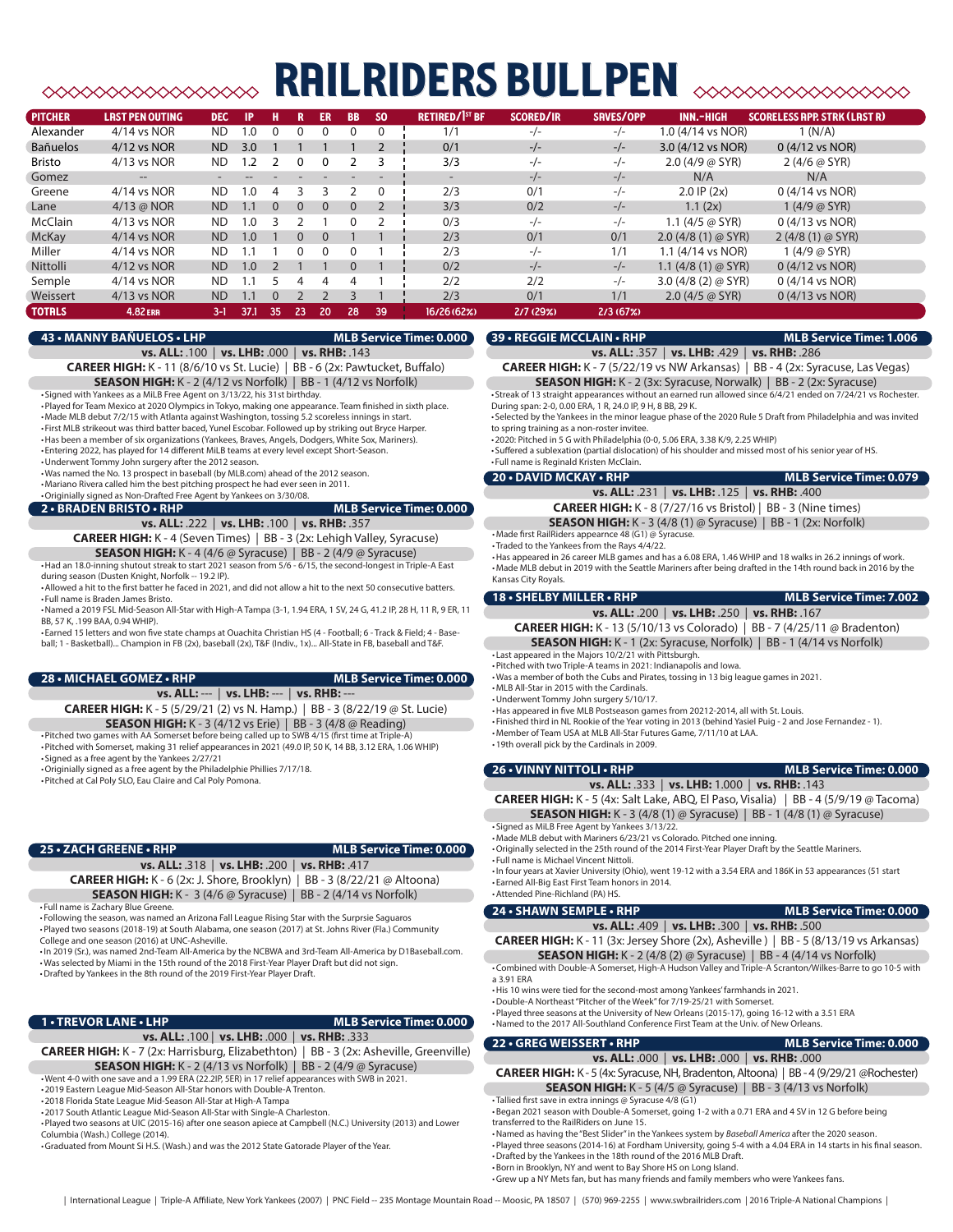# $\begin{picture}(180,10) \put(0,0){\line(1,0){10}} \put(0,0){\line(1,0){10}} \put(0,0){\line(1,0){10}} \put(0,0){\line(1,0){10}} \put(0,0){\line(1,0){10}} \put(0,0){\line(1,0){10}} \put(0,0){\line(1,0){10}} \put(0,0){\line(1,0){10}} \put(0,0){\line(1,0){10}} \put(0,0){\line(1,0){10}} \put(0,0){\line(1,0){10}} \put(0,0){\line(1,0){10}} \put(0$

# railriders hitters

| <b>36 • EVAN ALEXANDER • OF</b>                                                           | <b>MLB Service Time: 0.000</b> |
|-------------------------------------------------------------------------------------------|--------------------------------|
| <b>Hit Streak:</b> $-1$ $(0-1)$                                                           | $'22$ High: N/A                |
| <b>On-Base Str: -1 (0-1)</b>                                                              | Series: 0-1                    |
| <b>Last Game:</b> 0-1 $(4/8 (1) \oslash SYR)$                                             | Road Trip: $0-1$               |
| <b>vs. RHP: .000, 0 HR</b>                                                                | <b>vs. LHP: .000, 0 HR</b>     |
| • Appeared as a position player pitching 4/14/ vs Norfolk (9th), throwing a 1-2-3 inning. |                                |

•In 2021, Hit .221 (34-for-154) with 31R, 8 doubles, 1 triple, 4HR, 13RBI, 30BB and 12SB in 57 combined games with Low-A Tampa, Double-A Somerset and High-A Hudson Valley •In 2019, hit nine triples with Pulaski (ROK), tied for the most in the Appalachian League and among Yankees minor leaguers

• Selected by the Yankees in the 19th round of the 2016 First-Year Player Draft

•Had originially committed to Hill Junior College (TX)

•Graduated from Hebron H.S. (TX) in 2016, named a 2016 Rawlings/Perfect Game Preseason All-America honorable mention.

| <b>9 • PHILLIP EVANS • OF</b>     | <b>MLB Service Time: 2.072</b> |
|-----------------------------------|--------------------------------|
| <b>Hit Streak: 1 (2-4, 2 2B)</b>  | $'22$ High: 2 (3-8, RBI)       |
| <b>On-Base Str: 1 (2-4, 2 2B)</b> | <b>Series:</b> 2-8, 2 2B       |
| <b>Last Game: 2-4, 2 2B</b>       | <b>Homestand: 2-8, 2 2B</b>    |

**vs. RHP:** .429, 0 HR **vs. LHP:** .000, 0 HR

•Hit .206 with 23 R, 5 doubles, 5 HR, 16 RBI and 28 BB in 76 games for the Pirates in 2021.

•Played 38 games with Indianapolis in 2021, hit .252 with 18 R, 10 doubles, 10 RBI and 15 BB. • Signed by Yankees as MiLB Free Agent 3/14/22.

•Has made three Opening Day rosters with Mets (1) and Pirates (2).

•Has appeared in 121 career MLB games across four seasons.

•Made MLB debut 9/8/17 vs Reds (0 for 1).

• Full name is Phillip Mathew Evans.

•Was committed to play at San Diego State University before drafted by Mets in 2011.

| 41 • MIGUEL ANDÚJAR • INF                 | MLB Service Time: 3.117        |
|-------------------------------------------|--------------------------------|
| <b>Hit Streak: -1 <math>(0-4)</math></b>  | $'22$ High: 2 (3-8, BB)        |
| <b>On-Base Str: -1 <math>(0-4)</math></b> | <b>Series: 2-8, 2B, RBI</b>    |
| <b>Last Game: 0-4 (4/13 vs NOR)</b>       | <b>Homestand: 2-8, 2B, RBI</b> |
| $vs.$ RHP: $.167.0$ HR                    | <b>vs. LHP:</b> .750, 0 HR     |

•Hit the second of back-to-back HRs with Luke Voit on 5/5/21 at Syracuse.

•Named 2018 Sporting News AL Rookie of the Year -- Led all Major League rookies in hits (170), doubles (47), RBI (92), XBH (76) and multi-hit games (53), t-1st in HR (27) and ranked 2nd in runs (83) and AVG (.297). -- RHP/DH Shohei Ohtani won BBWAA AL Rookie of the Year, Andújar 2nd. • Limited to 12 G in 2019 due to two stints on the injured list (4/1-5/4, 5/13-End of Season) with a right shoulder strain and subsequent surgery to repair a torn right shoulder labrum.

•Played 7 G in LF with the Yankees in 2020, his first professional games not at third base or DH. •2020: hit .355/.394/.581 (11-for-31) with 3 R, 2 2B, 1 3B, 1 HR, 5 RBI and 2 BB over 9 G from 9/4 (G1) through 9/13 after hitting .129 (4-for-31) with 2 R, 1BB and 0 XBH in his first 12 G of the season (7/26-8/28 G2).

| <b>35 • ESTEVAN FLORIAL • OF</b>             | <b>MLB Service Time: 0.042</b>   |
|----------------------------------------------|----------------------------------|
| <b>Hit Streak:</b> $-1$ (0-9)                | $'22$ High: $2(2x)$              |
| <b>On-Base Str: -2 (0-9)</b>                 | <b>Series: 3-12, 2 2B, BB</b>    |
| Last Game: $0-5$                             | <b>Homestand: 3-12, 2 2B, BB</b> |
| <b>vs. RHP: .238, 2 HR</b>                   | <b>vs. LHP: .</b> 429, 0 HR      |
| • Appeared in 11 Major League games in 2021. |                                  |

• Finished among leaders with RailRiders in 2021: HR (2nd, 13), OBP (2nd, .315), SLG (1st, .404), OPS (1st, .719), runs (1st, 65), walks (2nd, 42), extra base hits (3rd, 31) and total bases (3rd, 126) •Was the consensus #1 prospect in the Yankees organization heading into the 2019 season, and was #74 in all of baseball according to *MLB Pipeline*, enters 2022 season ranked #10 in the Yankees organization by *Baseball America* and *MLB Pipeline*.

•Born in Barahona, DR and holds dual citizenship in Haiti due to his mother being born there. •Participated in the MLB All-Star Futures Game in 2017 and 2018, representing the World Team.

**32 • DAVID FREITAS • C MLB Service Time: 1.026 Hit Streak:** 1 (1-3) **'22 High:** 1 (2x) **On-Base Str:** 1 (1-3, BB) **Series:** 1-3, BB **Last Game:** 1-3, BB **Homestand:** 1-3, BB

| 8 • GREG BIRD • INF                       | <b>MLB Service Time: 4.053</b>   |
|-------------------------------------------|----------------------------------|
| <b>Hit Streak: -4 <math>(0-13)</math></b> | $'22$ High: 1 (2-5, HR, 2 RBI)   |
| <b>On-Base Str: 2 (0-5, 2 BB)</b>         | <b>Series: 0-9, 2BB</b>          |
| Last Game: 0-3, BB                        | <b>Homestand:</b> $0-9$ , $2$ BB |
| vs. RHP: .143, 1 HR                       | <b>vs. LHP: .000, 0 HR</b>       |

•Homered in first at-bat back in Yankees system (4/8 (G1) @ Syracuse)

• as not appeared in the Major Leagues since 2019.

• Signed as a free agent by the Yankees on April 6, 2022.

•Played 112 games with the Isotopes in 2021, batting .267with 27 home runs.

• Spent parts of 2015, 2017 and 2018 with Scranton/Wilkes-Barre, playing 53 games while batting .296 here.

•Originally drafted by the Yankees in the 5th round of the 2011 Draft from Grandview High School (Aurora, CO)

•Prior to 2022, had played seven years (2011-2018) in the Yankees organization.

•MiLB organizational All-Star in 2013/2015 (NYY) and 2021 (COL).

• SAL Postseason All-Star in 2013 with the Charleston RiverDogs.

| HR | <b>vs. RHP: .273, 1 HR</b>                                                              | vs. LHP: .250, 0 HR |
|----|-----------------------------------------------------------------------------------------|---------------------|
|    | • Played 43 games with the Kiwoom Heroes of the KBO in 2021, batting .259 with 13 R, 10 |                     |
|    | doubles, 2 HR, 14 RBI and 7BB.                                                          |                     |
|    | -Released by Kiwoom on 6/23/21, signed by Rays as a minor league free agent on 7/24/21. |                     |
|    | • 20 games with the FCL Rays and Durham, hit .212 with a double, 3 HR a 8 RBI in 2021.  |                     |
|    |                                                                                         |                     |

•Made MLB debut with Atlanta 8/30/17 vs Phillies (1 for 3).

• Spent majority of the 2019 season in minors with Tacoma and San Antonio, batting .381/.461/.561 with 23 doubles, 12 HR and 81 RBI in 91 games.

• Led the Pacific Coast League in 2019 in average (.381) and OBP (.461), 4th in OPS (1.022).

•Named PCL Postseason All-Star honors with San Antoni oand Organization All-Star by MiLB.

• Full name is David Joseph Freitas.

•Played two seasons (2007-08) at Cosumnes River College (CA), was a JuCo All-American.

• Finished his collegiate career with one season (2010) at the University of Hawaii-Manoa

•Originally drafted by Nationals in the 15th round of the 2010 Draft.

| 31 • RONALD GUZMÁN • INF                                                                                                                                                                                                                                                                                                                                                                                                                                                                                                                                    | <b>MLB Service Time: 3.083</b>                                                                                                                                                             |  |
|-------------------------------------------------------------------------------------------------------------------------------------------------------------------------------------------------------------------------------------------------------------------------------------------------------------------------------------------------------------------------------------------------------------------------------------------------------------------------------------------------------------------------------------------------------------|--------------------------------------------------------------------------------------------------------------------------------------------------------------------------------------------|--|
| <b>Hit Streak:</b> 2 (3-6, 2 HR, 2 RBI)                                                                                                                                                                                                                                                                                                                                                                                                                                                                                                                     | $'22$ High: 2 (3-6, 2 HR, 2 RBI)                                                                                                                                                           |  |
| <b>On-Base Str:</b> 6 (4-16, 2 HR, 6 BB)                                                                                                                                                                                                                                                                                                                                                                                                                                                                                                                    | <b>Series:</b> 3-6, 2 HR, 2 RBI, 2 BB                                                                                                                                                      |  |
| <b>Last Game: 1-2, HR, 2 BB, RBI</b>                                                                                                                                                                                                                                                                                                                                                                                                                                                                                                                        | <b>Homestand:</b> 3-6, 2 HR, 2 RBI, 2BB                                                                                                                                                    |  |
| <b>vs. RHP: .250, 1 HR</b>                                                                                                                                                                                                                                                                                                                                                                                                                                                                                                                                  | vs. LHP: .250, 0 HR                                                                                                                                                                        |  |
| . Broke up Norfolk no-hitter 4/13 (Ellis, Diplán, Sedlock) with leadoff solo home run in the 8th.<br>. Made the Rangers' Opening Day roster for the third straight year in 2021.<br>. Went 1-for-16 (.063) with 1 HR in seven games for Texas, missing the<br>. Season-ending injury 4/13/21 with a cartilage tear in his right knee, underwent surgery<br>4/28/21 for an articular cartilage and meniscus cartilage repair.<br>.2020-2021 Caribbean Series champion with Dominican Republic with Gigantes de Ciabo.<br>•Named a Caribbean Series All-Star. |                                                                                                                                                                                            |  |
| • Full name is Ronald Enmanuel Guzmán.                                                                                                                                                                                                                                                                                                                                                                                                                                                                                                                      | -Most Valuable Player of the Dominican Winter League in 2020-2021 after batting .360 in 30 G.<br>• Participated in the Under Armour All-America Baseball game at Wrigley Field on 8/14/10. |  |

## **3 • OSWALDO CABRERA • INF MLB Service Time: 0.00 Hit Streak:** 1 (1-4) **'22 High:** 3 (5-11, 3 2B, 3B, 3 RBI) **On-Base Str: 1** (1-4) **Series: 1-8 Series: 1-8 Series: 1-8 Contract Contract Contract Contract Contract Contract Contract Contract Contract Contract Contract Contract Contract Contract Contract Contract Contract Con Last Game:** 1-4 (4/13 vs NOR) **vs. RHP:** .333, 0 HR **vs. LHP:** .111, 0 HR

•Hit five home runs in 30 at bats, batting .500 with RailRiders.

• Spent majority of 2021 season with Double-A Somerset: .256/.311/.492 (112-for-437), 61 R, 29 2B, 1 3B, 24 HR, 78 RBIs, 36 BB, 118 K, 20-for-25 SB.

• Set or tied career-highs in R, 2B, HR, RBIs, BB, K and SB. Had 22 career home runs in three years before hitting 29 in 2021.

• Led Double-A Northeast in total bases (215), hits (112), XBH (54), and RBI (78), third in home runs (24), fifth in SB (20), 10th in SLG (.492).

•Had a 31-game on-base streak from 7/9 to 8/12.

•Played with Team Venezuela in the WBSC Olympic Qualifier from 5/29-6/8/21.

• Full name is Oswaldo Alberto Cabrera

•Added to the Yankees 40-man roster 11/19/21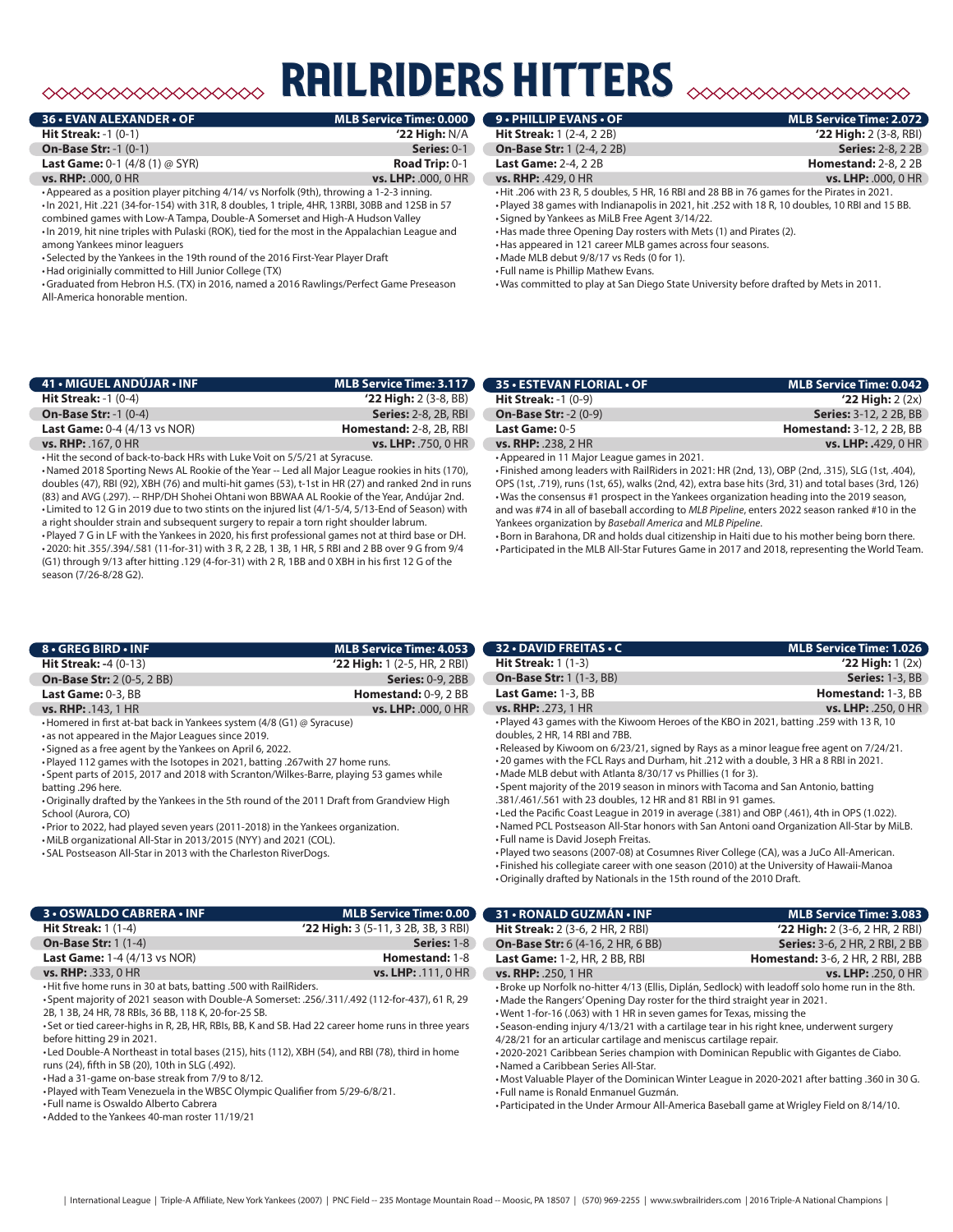# ◇◇◇◇◇◇◇◇◇◇◇◇◇◇◇◇◇

## **34 • ENDER INCIARTE • OF MLB Service Time: 0.000**

**Hit Streak:** 4 (5-17, 2 HR, 4 RBI) **'22 High:** 4 (5-17, 2 HR, 4 RBI)

**On-Base Str:** 4 (5-17, 2 HR) **Series:** 2-7

**Last Game:** 1-3 (4/13 vs NOR) **Homestand:** 2-7

### **vs. RHP:** .273, 2 HR **vs. LHP:** .333, 0 HR

•Homered twice in first SWB game (4/8 (2) @ Syracuse).

•In 2021, Batted .215 (17-for-79) in 52 games with the Atlanta Braves.

• Signed minor league contract with Reds on 8/5.

•Played in 15 games with Triple-A Louisville, batting .288.

•Became a father with birth of son Liam with Stefanía Fernández 5/20/21.

• Full name is Ender David Inciarte.

•Named All-Star in 2017 with Atlanta.

•Originally signed by the Arizona Diamondbacks as a non-drafted free agent on 5/25/08.

•In parts of eight ML seasons between Arizona (2014-2015) and Atlanta (2016-21), has batted .280 (874-for-3117) with 42 HR and 263 RBI in 857 career games.

• Three consecutive Gold Glove awards in CF from 2016-18 (first Braves player to win three straight Gold Gloves since CF Andruw Jones won 10 in a row from 1998-2007).

| 21 • RYAN LAMARRE • OF                   | MLB Service Time: 1.062    |
|------------------------------------------|----------------------------|
| <b>Hit Streak: -2 <math>(0-4)</math></b> | $'22$ High: 2 (2-6, 3 RBI) |
| <b>On-Base Str: 1 (0-3, BB)</b>          | <b>Series: 0-4, BB</b>     |
| Last Game: 0-1                           | <b>Homestand: 0-4, BB</b>  |
| <b>vs. RHP: .100, 0 HR</b>               | <b>vs. LHP: .250, 0 HR</b> |

• Spent most of 2021 season with SWB, batting .277 (57-for-206) with 27 R, 13 doubles, 2 triples,

6 HR, 34 RBI, 27 BB and14 SB in 60 games.

•In 2021, hit .310 on the road with SWB.

•Made Yankees debut 5/16/21 vs Baltimore (0 for 3). • Spent 2020 at the Chicago Cubs Alternate Site before being released on 9/10.

•Career .232/.286/.350 hitter in 128 G across 6 MLB seasons, but career .283 (30-for-106) vs LHP. • Spent entire 2019 MiLB season with Gwinnett and hit .311 in 112 G before being traded to

Minnesota on 9/7 for cash considerations. Selected to Twins roster and hit .211 in 14 G. • Full name is Ryan Michael LaMarre.

• First All-Big Ten in 2010 at the University of Michigan.

•Graduated from Lumen Christi (Mich.) HS. Was four-year starter in hockey, football & baseball. •Was the leading tackler on back-to-back state championshp football teams in HS.

| 15 • TIM LOCASTRO • OF              | <b>MLB Service Time: 3.010</b> |
|-------------------------------------|--------------------------------|
| <b>Hit Streak:</b> $1(1-3)$         | $'22$ High: $2(3-7, RBI)$      |
| <b>On-Base Str: 1 (1-3)</b>         | <b>Series: 1-3 (</b>           |
| <b>Last Game: 1-3 (4/13 vs NOR)</b> | Homestand: 1-3                 |
| <b>vs. RHP: .400, 0 HR</b>          | <b>vs. LHP:</b> .000, 0 HR     |

• Entering 2021, had not played a Minor League game since 2019 (with Reno).

•Played 9 games with the Yankees in 2021, hitting .190 with a home run and two RBI.

•Played 55 games in 2021 with the Arizona Diamondbacks, hitting .178.

•2015 California League Champion with the Rancho Cucamonga Quakes.

•Originally drafted by the Torotnto Blue Jays in the 13th round of the 2013 MLB Draft. •Was born in Syracuse, NY.

**10 • JOSÉ PERAZA • INF MLB Service Time: 0.00 Hit Streak:** -1 (0-3, RBI) **'22 High:** 2 (2-8, 2 RBI) **On-Base Str:** -1 (0-3) **Series:** 0-3, RBI **Last Game:** 0-3, RBI **Homestand:** 0-3, RBI

**vs. RHP:** .167, 0 HR **vs. LHP:** .000, 0 HR

• Spent majority of 2021 season with NY Mets, batting .204 in 64 games over three stints. • Signed with Yankees as MiLB Free Agent 11/28/21.

• Full name is José Francisco Peraza Polo.

**ILRIDERS HITTERS** 

•Originally signed by the Atlanta Braves as a non-drafted free agent on 7/2/10 •Has batted .266 with 35HR, 182 RBI in 618 career games over parts of seven Major League seasons with Dodgers (2015), Reds (2016-19), Red Sox (2020) and Mets (2021) •Has made four career Opening Day rosters with Cincinnati (2017-19) and Boston (2020

| <b>27 • OSWALD PERAZA • INF</b>                                                            | <b>MLB Service Time: 0.000</b> |
|--------------------------------------------------------------------------------------------|--------------------------------|
| <b>Hit Streak:</b> $1(1-3)$                                                                | $'22$ High: 1 $(4x)$           |
| <b>On-Base Str: 2 (1-6, BB)</b>                                                            | <b>Series: 1-10, BB</b>        |
| <b>Last Game: 1-3</b>                                                                      | Homestand: 1-10, BB            |
| <b>vs. RHP: .222, 0 HR</b>                                                                 | <b>vs. LHP: .200, 1 HR</b>     |
| .2022 Preseason Prospect Rankings: Baseball America - NYY No. 2, MiLB No. 55; MLB Pipeline |                                |

- NYY No. 3, MiLB No. 57; Fangraphs - NYY No. 2, MiLB No. 39. • Four hit game @ Syracuse 4/9

• Entering 2022, The Athletic's Keith Law named him "perhaps the best defensive shortstop in the strong Yankees' system."

•21 years, 98 days old at time of promotion to RailRiders in 2021, making him the youngest at time of promotion to SWB since Gleyber Torres in 2017 (20 years, 5 months, 9 days).

• Eleven games with three hits or more in 115 games played across three levels in 2021. •Played eight games with Scranton/Wilkes-Barre, going 8 for 28 (.286).

•Hit first AAA home run on 9/22 against Syracuse Mets.

• Signed by the Yankees as a non-drafted free agent on 7/2/16 for a \$175,000 signing bonus.

| 12 - CRISTIAN PÉREZ - INF                                       | MLB Service Time: 0.000 |
|-----------------------------------------------------------------|-------------------------|
| <b>Hit Streak:</b> 1 (1-2)                                      | $'22$ High: 1 $(1-2)$   |
| <b>On-Base Str: 2 (1-5, BB)</b>                                 | Series: 1-2             |
| <b>Last Game:</b> 0-3, BB $(4/8 (2) \oslash SYR)$               | Homestand: 1-2          |
| <b>vs. RHP: .250, 0 HR</b>                                      | vs. LHP: .000, 0 HR     |
| • Entering 2021, has struck out just 172 times in 1,250 at-bats |                         |

•Appeared in 47 games for the Scranton Wilkes-Barre RailRiders. •Went 5-5 in stolen base attempts with SWB.

•Played in nine games with the Somerset Patriots in June and July of 2021.

•Acquired by Yankees from Royals in exchange for RHP Chance Adams on 12/23/19.

•Was originally signed as a non-drafted free agent by Kansas City on 10/13/15.

| 44 • MAX McDOWELL • C                                                                    | MLB Service Time: 0.000 5 · MATT PITA · INF |                                                                                                | <b>MLB Service Time: 0.000</b>       |
|------------------------------------------------------------------------------------------|---------------------------------------------|------------------------------------------------------------------------------------------------|--------------------------------------|
| <b>Hit Streak: -1 <math>(0-3)</math></b>                                                 | $'22$ High: 2 (4-8, RBI)                    | <b>Hit Streak:</b> 2 (4-7, HR, 2 2B, 3 RBI)                                                    | $'22$ High: 2 (4-7, HR, 2 2B, 3 RBI) |
| <b>On-Base Str: -1 (0-3)</b>                                                             | <b>Series: 1-7</b>                          | <b>On-Base Str: 2 (2-4, 2B)</b>                                                                | <b>Series: 2-4, 2B, 2 RBI</b>        |
| <b>Last Game: 0-3 (4/13 vs NOR)</b>                                                      | Homestand: 1-7                              | <b>Last Game: 2-4, 2B, 2 RBI</b>                                                               | <b>Homestand: 2-4, 2B, 2 RBI</b>     |
| <b>vs. RHP:</b> .154, 0 HR                                                               | <b>vs. LHP:</b> .600, 0 HR                  | <b>vs. RHP: .667, 1 HR</b>                                                                     | <b>vs. LHP: .000, 0 HR</b>           |
| •Made his Triple-A debut with SWB in 2021, batting .227 with 6 doubles, 1 HR and 10 RBI. |                                             | . Played in 27 games for the RailRiders in 2021, batting .228 with seven home runs and 15 RBI. |                                      |
| • Spent the 2020 season at the Yankees Alternate Training Site.                          |                                             | -In 2021 with Somerset (AA), 10 SB in 11 attempts for most with one team of career in 33 G.    |                                      |
| • Signed by the Yankees as a minor league free agent on 6/28/20 after being released by  |                                             | • Full name is Brandon Matthew James Pita.                                                     |                                      |

Milwaukee on 5/31.

•Has thrown out 176-of-416 (42.3%) of base stealers in his career.

•Originally drafted by Milwaukee in the 13th round of 2015 Draft out of the UCONN.

•Born in Pittsburgh, PA and currently resides in North Huntingdon, PA.

•WPIAL Player of the Year as a junior at Norwin High School.

• Full name is Maxwell Robert McDowell.

•Was a 2018 ABCA/Rawlings Third Team All-Americas at Virginia Military Institute, third All-American in VMI history.

•Played football and baseball at Cosby HS (Virginia).

<sup>•</sup> Traded to Yankees from Diamondbacks for RHP Keegan Curtis on 7/1/21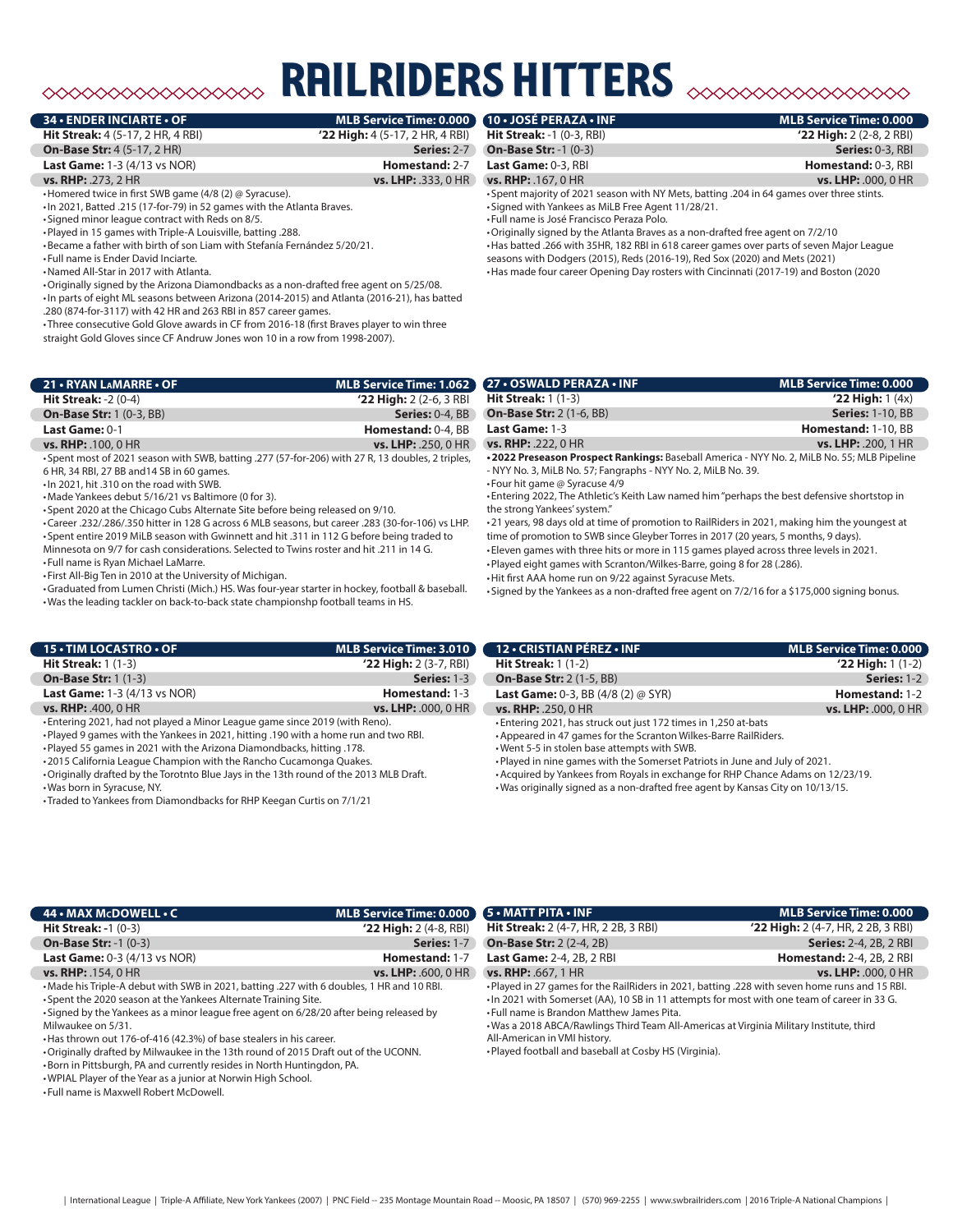# **briting stritistics**  $\infty$  **brows and the strition of the strition of the strition of the strition of the strition of the strition of the strition of the strition of**  $\sim$

|                   |                | <b>MULTI-HIT GRMES</b> |                    |  |                |   |   | <b>MULTI-RBI GRMES</b> |  |                           |              |
|-------------------|----------------|------------------------|--------------------|--|----------------|---|---|------------------------|--|---------------------------|--------------|
|                   | 2 HITS         |                        | ЗНІТЬ 4НІТЬ 5+НІТЬ |  | <b>TOTRL</b>   |   |   |                        |  | 2RBI 3RBI 4RBI 5RBI 6+RBI | <b>TOTRL</b> |
| Andujar, Miguel   | $\overline{2}$ |                        |                    |  | 2              |   |   |                        |  |                           |              |
| Beltre, Michael   |                |                        |                    |  | --             |   |   |                        |  |                           |              |
| Bird, Greg        |                |                        |                    |  | 1              |   |   |                        |  |                           |              |
| Brantly, Rob      |                |                        |                    |  | --             |   |   |                        |  |                           |              |
| Cabrera, Oswaldo  |                |                        |                    |  | 1              |   |   |                        |  |                           |              |
| Evans, Phillip    | $\overline{2}$ |                        |                    |  | $\overline{2}$ |   |   |                        |  |                           |              |
| Florial, Estevan  | $\overline{2}$ |                        |                    |  | 3              |   |   |                        |  |                           |              |
| Freitas, David    |                |                        |                    |  | 1              |   |   |                        |  |                           |              |
| Garcia, Wilkerman |                |                        |                    |  | --             |   |   |                        |  |                           |              |
| Guzman, Ronald    |                |                        |                    |  |                |   |   |                        |  |                           |              |
| Inciarte, Ender   |                |                        |                    |  |                |   |   |                        |  |                           |              |
| LaMarre, Ryan     |                |                        |                    |  |                |   |   |                        |  |                           |              |
| Locastro, Tim     |                |                        |                    |  |                |   |   |                        |  |                           |              |
| McDowell, Max     |                |                        |                    |  |                |   |   |                        |  |                           |              |
| Peraza, Oswald    |                |                        |                    |  |                |   |   |                        |  |                           |              |
| Peraza, Jose      |                |                        |                    |  | --             |   |   |                        |  |                           |              |
| Pita, Matt        | $\overline{2}$ |                        |                    |  | $\overline{2}$ |   |   |                        |  |                           |              |
| <b>TOTRLS</b>     | 12             | Δ                      |                    |  | 17             | 4 | 2 |                        |  |                           | 7            |

# hit streaks of 8+ games

| <b>PLAYER</b> | <b>G DRTES</b> | H RB RVG |  |
|---------------|----------------|----------|--|
|               |                |          |  |
|               |                |          |  |
|               |                |          |  |
|               |                |          |  |
|               |                |          |  |
|               |                |          |  |
|               |                |          |  |
|               |                |          |  |
|               |                |          |  |
|               |                |          |  |
|               |                |          |  |
|               |                |          |  |

# ON-BRSE STREAKS OF 10+ GAMES

G DRTES H+BB+HBP PR | OBP

| <b>HOME RUN BREAKDOWN</b> |           |                          |             |                          |              |                          |                          |                          |                          |                          |                          |                          |                   |
|---------------------------|-----------|--------------------------|-------------|--------------------------|--------------|--------------------------|--------------------------|--------------------------|--------------------------|--------------------------|--------------------------|--------------------------|-------------------|
| <b>PLAYER</b>             | <b>HR</b> | <b>HOME</b>              | <b>RORD</b> | <b>SOLO</b>              | <u>2-run</u> | <b>3-RUN</b>             | <b>GRAND SLAM</b>        | <b>O</b> OUT             | <b>TOUT</b>              | 20UT                     | 7+INN. TYING             |                          | <b>GO-RHERD</b>   |
| Beltre, Michael           |           |                          |             | $\overline{\phantom{a}}$ |              |                          |                          | $-$                      |                          | --                       | --                       | $\overline{\phantom{a}}$ |                   |
| Bird, Greg                |           |                          |             |                          |              |                          |                          |                          |                          |                          |                          |                          |                   |
| Brantly, Rob              |           | $\overline{\phantom{a}}$ |             |                          |              |                          |                          |                          | $\overline{\phantom{a}}$ |                          |                          | $\hspace{0.05cm}$        |                   |
| Cabrera, Oswaldo          | --        |                          |             | $\overline{\phantom{a}}$ |              |                          |                          | $\sim$                   | $- -$                    | --                       | $\overline{\phantom{a}}$ | $\overline{a}$           |                   |
| Evans, Phillip            |           |                          |             | $\hspace{0.05cm}$        |              |                          | $\hspace{0.05cm}$        | $- -$                    | $\overline{a}$           |                          | $\hspace{0.05cm}$        | $\hspace{0.05cm}$        |                   |
| Florial, Estevan          |           | $\overline{\phantom{a}}$ |             |                          | $ -$         |                          | $ -$                     |                          | --                       |                          | $\overline{2}$           | $ -$                     |                   |
| Freitas, David            |           | $\overline{\phantom{a}}$ |             |                          | --           |                          |                          | $\sim$                   |                          | $\overline{\phantom{a}}$ | $\overline{\phantom{a}}$ | $\overline{\phantom{a}}$ |                   |
| Garcia, Wilkerman         |           |                          |             | $\overline{a}$           | --           |                          | $\hspace{0.05cm}$        | $\hspace{0.05cm}$        | $\overline{\phantom{a}}$ | --                       | $\overline{a}$           | $\hspace{0.05cm}$        | $\hspace{0.05cm}$ |
| Guzmán, Ronald            |           |                          | $-$         |                          | $-$          |                          | $\overline{\phantom{a}}$ |                          | $ -$                     | --                       |                          | $ -$                     | --                |
| Inciarte, Ender           |           | $\hspace{0.05cm}$        |             | $\hspace{0.05cm}$        |              | $\overline{\phantom{a}}$ |                          | $\hspace{0.05cm} -$      |                          |                          | $\hspace{0.05cm}$        |                          |                   |
| LaMarre, Ryan             |           |                          |             | $\overline{\phantom{a}}$ |              |                          |                          | $\overline{\phantom{a}}$ |                          |                          | --                       |                          |                   |
| McDowell, Max             |           |                          |             |                          |              |                          |                          | $\overline{a}$           |                          |                          | $\overline{a}$           |                          |                   |
| Peraza, Oswald            |           | $\hspace{0.05cm}$        |             |                          |              |                          |                          | $\hspace{0.05cm}$        |                          | --                       | $\overline{\phantom{a}}$ |                          |                   |
| Peraza, José              |           |                          |             |                          |              |                          |                          | $\overline{\phantom{a}}$ |                          |                          | $\hspace{0.05cm}$        |                          |                   |
| Pita, Matt                |           | $\overline{\phantom{a}}$ |             |                          |              |                          |                          |                          | --                       | $- -$                    | $-$                      |                          |                   |
| <b>TOTAL</b>              | n         |                          | 9           |                          |              |                          | --                       | 5                        | 3                        | 3                        | 4                        | --                       | ־                 |
|                           |           |                          |             |                          |              |                          |                          |                          |                          |                          |                          |                          |                   |

# home run breakdown

| International League | Triple-A Affiliate, New York Yankees (2007) | PNC Field -- 235 Montage Mountain Road -- Moosic, PA 18507 | (570) 969-2255 | www.swbrailriders.com | 2016 Triple-A National Champions |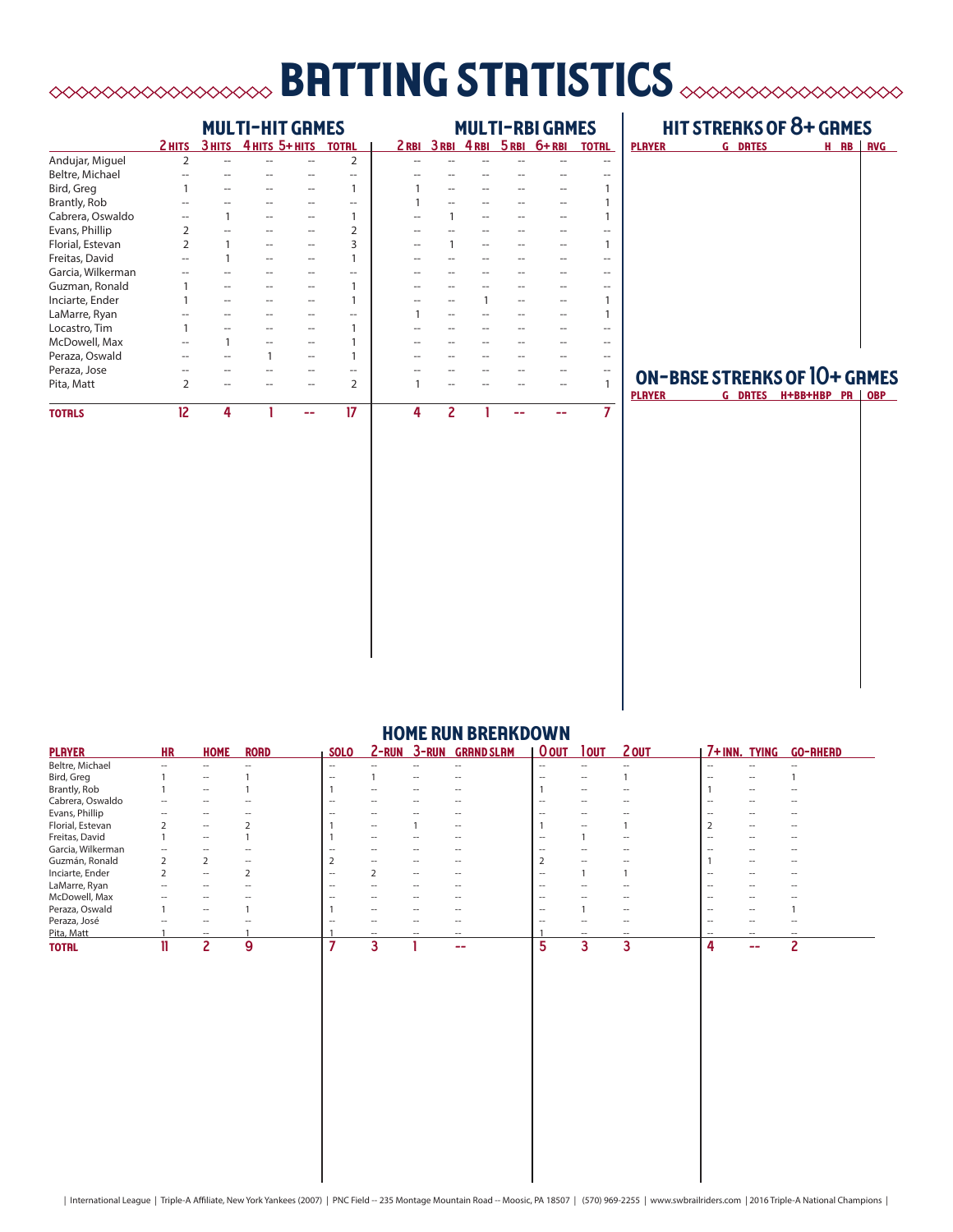# **MISCELLANEOUS STRTS**  $\sim\sim\sim\sim\sim\sim\sim\sim$



# stolen base efficiency:

| <b>PITCHER</b>  | <b>SB</b> | СS | CS%   |
|-----------------|-----------|----|-------|
| Bristo, Braden  |           |    | .000  |
| García, Deivi   |           |    | .500  |
| Gil, Luis       |           |    | .000  |
| Greene, Zach    |           |    |       |
| Krook, Matt     |           |    |       |
| Lane. Trevor    | 3         |    | .000  |
| Miller, Shelby  |           |    |       |
| McClain, Reggie | ς         |    | .000  |
| McKay, David    |           |    | .000  |
| Nittoli, Vinny  |           |    | .000  |
| Semple, Shawn   |           |    | .000  |
| Weissert, Greg  |           |    | 1.000 |
| <b>TOTALS</b>   |           | 2  |       |

|                | <b>CRTCHER'S BOX:</b><br>CS%<br>СS<br>PB<br>CI<br>SB<br>.000<br>--<br>--<br>.166<br>5<br>--<br>.166<br>5<br>-- |     |  |  |
|----------------|----------------------------------------------------------------------------------------------------------------|-----|--|--|
| CRTCHER        |                                                                                                                |     |  |  |
| Brantly, Rob   |                                                                                                                |     |  |  |
| McDowell, Max  |                                                                                                                |     |  |  |
| Freitas, David |                                                                                                                |     |  |  |
| TOTRLS         |                                                                                                                | 154 |  |  |

| <b>ERRORLESS STREAKS:</b> |                |             |            |             |  |  |  |  |  |  |
|---------------------------|----------------|-------------|------------|-------------|--|--|--|--|--|--|
| <b>PLAYER</b>             | <b>GRMES</b>   | <b>DRTE</b> | OPP.       | <b>TYPE</b> |  |  |  |  |  |  |
| Alexander, Evan           |                |             |            |             |  |  |  |  |  |  |
| Andujar, Miguel           |                | 4/13        | <b>NOR</b> | Fielding    |  |  |  |  |  |  |
| Beltre, Michael           |                |             |            |             |  |  |  |  |  |  |
| Bird, Greg                | 3              |             |            |             |  |  |  |  |  |  |
| Brantly, Rob              | $\overline{2}$ |             |            |             |  |  |  |  |  |  |
| Cabrera, Oswald           | 6              |             |            |             |  |  |  |  |  |  |
| Evans, Phillip            | 4              |             |            |             |  |  |  |  |  |  |
| Florial, Estevan          | 7              |             |            |             |  |  |  |  |  |  |
| Freitas, David            | 3              |             |            |             |  |  |  |  |  |  |
| Guzmán, Ronald            |                | 4/13        | <b>NOR</b> | Throw       |  |  |  |  |  |  |
| Inciarte, Ender           |                | 4/12        | <b>NOR</b> | Fielding    |  |  |  |  |  |  |
| LaMarre, Ryan             |                | 4/9         | <b>SYR</b> | Fielding    |  |  |  |  |  |  |
| Locastro, Tim             | 3              |             |            |             |  |  |  |  |  |  |
| McDowell, Max             | 4              |             |            |             |  |  |  |  |  |  |
| Peraza, Oswald            | $\overline{7}$ |             |            |             |  |  |  |  |  |  |
| Peraza, José              | 4              | 4/5/22      | <b>SYR</b> | Throw       |  |  |  |  |  |  |
| Perez, Cristian           | 2              |             |            |             |  |  |  |  |  |  |
| Pita, Matt                | $\overline{2}$ |             |            |             |  |  |  |  |  |  |
|                           |                |             |            |             |  |  |  |  |  |  |

| <b>OUTFIELD ASSISTS:</b> |              |    |    |    |    |  |  |  |  |  |
|--------------------------|--------------|----|----|----|----|--|--|--|--|--|
| <b>PLAYER</b>            | <b>TOTRL</b> | lв | Zв | Зв | HP |  |  |  |  |  |
| Andujar, Miguel          |              |    |    |    |    |  |  |  |  |  |
| Beltre, Michael          |              | -- |    | -- |    |  |  |  |  |  |
| Florial, Estevan         |              |    |    |    |    |  |  |  |  |  |
| LaMarre, Ryan            |              |    |    |    |    |  |  |  |  |  |
| Locastro. Tim            |              |    |    |    |    |  |  |  |  |  |
| <b>TOTRLS</b>            |              |    |    |    |    |  |  |  |  |  |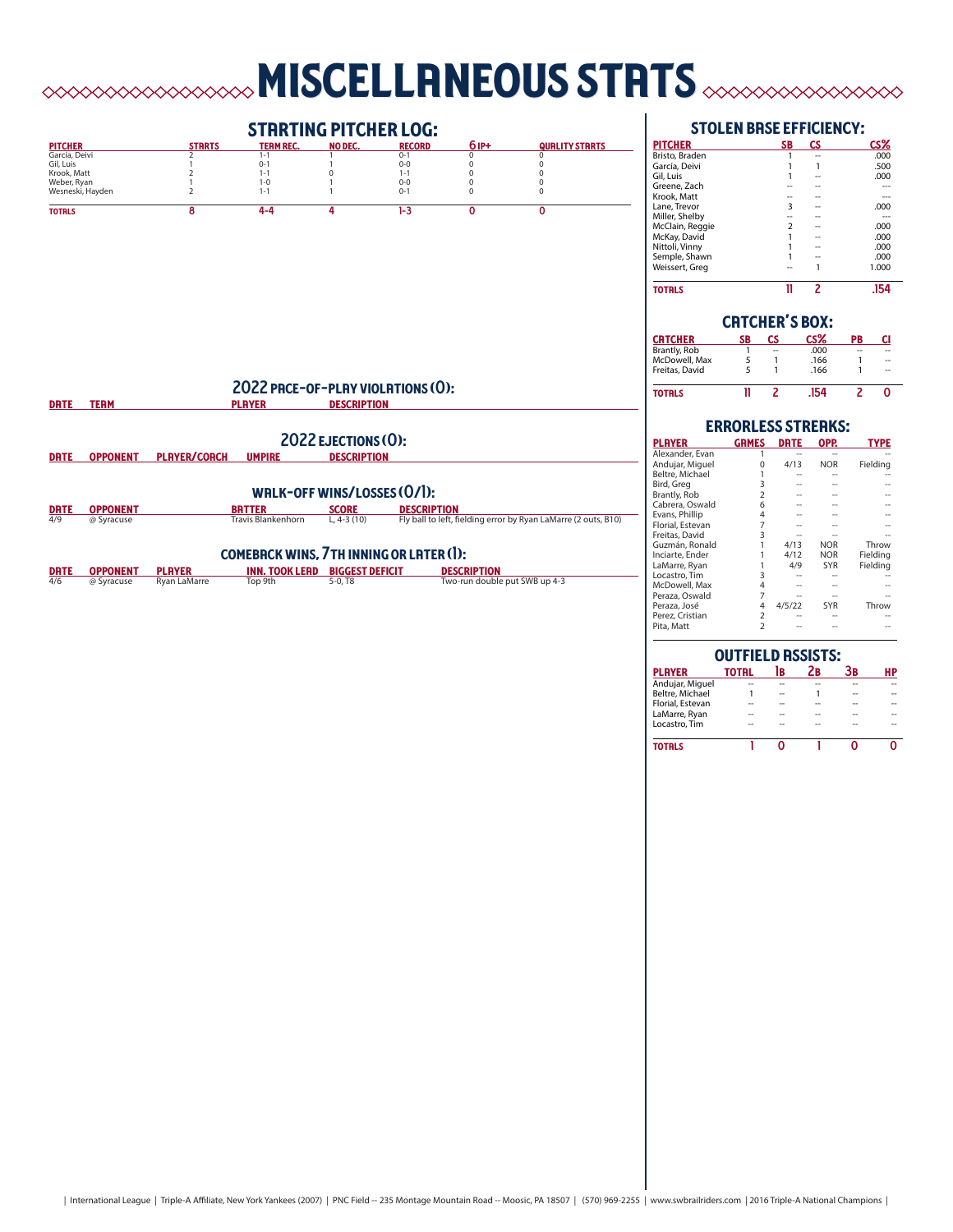# **SERSON BY THE NUMBERS**  $\infty$

# when the railriders score...

| 0 Runs:   | $0 - 0$ |
|-----------|---------|
| 1 Run:    | $0 - 2$ |
| 2 Runs:   | $0 - 0$ |
| 3 Runs:   | $0 - 1$ |
| 4 Runs:   | $0 - 0$ |
| 5 Runs:   | $2 - 1$ |
| 6 Runs:   | $0 - 0$ |
| 7 Runs:   | $1 - 0$ |
| 8 Runs:   | $0 - 0$ |
| 9 Runs:   | $0 - 0$ |
| 10 Runs:  | $1 - 0$ |
| 11 Runs:  | $0 - 0$ |
| 12 Runs:  | $0 - 0$ |
| 13 Runs:  | $0 - 0$ |
| 14 Runs:  | $0 - 0$ |
| 15+ Runs: | 0-0     |

# **STRRTS BY FIELD POSITION:**

|                   |                   | 1B                |          | SS                |                                       | LF       | <b>CF</b>         | <b>RF</b>         | <b>DH</b> |
|-------------------|-------------------|-------------------|----------|-------------------|---------------------------------------|----------|-------------------|-------------------|-----------|
| Alexander, Evan   | --                | $-$               | --       | $- -$             |                                       |          | $-$               |                   |           |
| Andújar, Miguel   | --                | $\hspace{0.05cm}$ |          | --                | $2(0-2)$                              | $2(1-1)$ | $\hspace{0.05cm}$ |                   |           |
| Beltre, Michael   | $\hspace{0.05cm}$ |                   |          | $\hspace{0.05cm}$ | $\hspace{0.05cm}$ – $\hspace{0.05cm}$ |          | $\hspace{0.05cm}$ | $2(2-0)$          |           |
| Bird, Greg        | $\hspace{0.05cm}$ | $3(1-2)$          |          | --                | --                                    |          | $-$               | $- -$             | $2(0-2)$  |
| Brantly, Rob      | $1(1-0)$          | $\hspace{0.05cm}$ |          |                   |                                       |          | --                | $\hspace{0.05cm}$ | $1(1-0)$  |
| Cabrera, Oswaldo  |                   | $\hspace{0.05cm}$ | $4(2-2)$ | $1(1-0)$          | $1(0-1)$                              |          |                   |                   |           |
| Evans, Phillip    |                   | $-$               |          | $\hspace{0.05cm}$ | $4(3-1)$                              | --       |                   |                   | $2(1-1)$  |
| Florial, Estevan  |                   |                   |          |                   |                                       | --       | $6(3-3)$          | $1(0-1)$          |           |
| Freitas, David    | $3(1-2)$          | $-$               |          | --                | --                                    |          |                   | $\hspace{0.05cm}$ | $1(1-0)$  |
| Garcia, Wilkerman | $- -$             |                   |          |                   |                                       |          |                   |                   |           |
| Guzmán, Ronald    | --                | $5(3-2)$          |          |                   | --                                    |          |                   |                   |           |
| Inciarte, Ender   |                   | $-$               |          |                   | $\hspace{0.05cm}$                     | $1(0-1)$ | $2(1-1)$          | $1(0-1)$          |           |
| LaMarre, Ryan     |                   | $\hspace{0.05cm}$ | --       | --                | $\hspace{0.05cm}$                     | $2(2-0)$ | $\hspace{0.05cm}$ | $2(1-1)$          |           |
| Locastro, Tim     |                   |                   |          |                   | --                                    | $1(0-1)$ | $\hspace{0.05cm}$ | $2(1-1)$          | $1(0-1)$  |
| McDowell, Max     | $4(2-2)$          | $-$               |          |                   | --                                    |          | $-$               | --                | $1(1-0)$  |
| Peraza, Oswald    | --                | $- -$             | --       | $7(3-4)$          |                                       |          |                   |                   |           |
| Peraza, José      |                   | $\hspace{0.05cm}$ | $3(1-2)$ | $\hspace{0.05cm}$ | $1(1-0)$                              |          |                   |                   |           |
| Perez, Cristian   |                   | $\hspace{0.05cm}$ | $1(1-0)$ | $\overline{a}$    | $\hspace{0.05cm}$ – $\hspace{0.05cm}$ |          |                   |                   |           |
| Pita, Matt        |                   | $-$               |          |                   | $\hspace{0.05cm}$                     | $2(1-1)$ |                   |                   |           |
|                   |                   |                   |          | 2в                |                                       | Зв       |                   |                   |           |

### **WHEN** opponent scores...

| 0 Runs:   | $1 - 0$ |
|-----------|---------|
| 1 Run:    | $1 - 0$ |
| 2 Runs:   | $0 - 0$ |
| 3 Runs:   | $1 - 1$ |
| 4 Runs:   | $0 - 1$ |
| 5 Runs:   | $0 - 1$ |
| 6 Runs:   | $1 - 0$ |
| 7 Runs:   | $0 - 0$ |
| 8 Runs:   | $0 - 0$ |
| 9 Runs:   | $0 - 0$ |
| 10 Runs:  | $0 - 0$ |
| 11 Runs:  | $0 - 0$ |
| 12 Runs:  | $0 - 1$ |
| 13 Runs:  | $0 - 0$ |
| 14 Runs:  | $0 - 0$ |
| 15+ Runs: | 0-0     |
|           |         |

## score by inning:

|                           | SWB            | OPP. |
|---------------------------|----------------|------|
| 1 <sup>st</sup><br>Inning | 4              | 2    |
| 2 <sub>nd</sub><br>Inning | $\overline{7}$ | 5    |
| 3rd<br>Inning             |                |      |
| 4 <sup>th</sup><br>Inning | 7              | 4    |
| $5^{\text{th}}$<br>Inning | 1              | 8    |
| $6^{\text{th}}$<br>Inning | 3              | 7    |
| 7 <sup>th</sup><br>Inning | 3              | 4    |
| 8 <sup>th</sup><br>Inning | 7              |      |
| gth<br>Inning             | 4              | 3    |
| 10 <sup>th</sup> Inning   |                | 1    |
| 11 <sup>th</sup> Inning   |                |      |
| 12 <sup>th</sup> Inning   |                |      |
| 13 <sup>th</sup> Inning   |                |      |
| 14 <sup>th</sup> Inning   |                |      |
| $15th$ Inning             |                |      |
| <b>TOTAL</b>              | 37             |      |
|                           |                |      |
|                           |                |      |

# **MRRGIN OF VICTORY:**

|              | <b>SWB</b> | OPP. |
|--------------|------------|------|
| 1 Run        | 1          | 1    |
| 2 Runs       | 1          |      |
| 3 Runs       |            |      |
| 4 Runs       |            | 1    |
| 5 Runs       | 1          |      |
| 6 Runs       |            |      |
| 7 Runs       |            | 1    |
| 8 Runs       |            |      |
| 9 Runs       | 1          |      |
| 10 Runs      |            |      |
| 11 Runs      |            |      |
| 12 Runs      |            |      |
| 13 Runs      |            |      |
| 14 Runs      |            |      |
| $15+$ Runs   |            |      |
| <b>TOTAL</b> | Δ          | a    |

|                   |                   |                          |                                                     | <b>STRRTS BY BRTTING ORDER:</b> |                   |            |          |                          |            |
|-------------------|-------------------|--------------------------|-----------------------------------------------------|---------------------------------|-------------------|------------|----------|--------------------------|------------|
|                   | <b>LERDOFF</b>    | 2 <sub>ND</sub>          | 3rd                                                 | <b>CLEANUP</b>                  | 5 <sub>TH</sub>   | <b>6тн</b> | 7тн      | <b>8TH</b>               | <b>9тн</b> |
| Alexander, Evan   |                   | $\hspace{0.05cm} -$      | $1(1-0)$                                            |                                 |                   |            |          |                          |            |
| Andújar, Miguel   |                   | $- -$                    | $\overline{\phantom{m}}$                            | $3(0-3)$                        |                   |            |          |                          |            |
| Beltre, Michael   |                   | --                       |                                                     |                                 |                   |            |          | $\overline{\phantom{a}}$ | $2(2-0)$   |
| Bird, Greg        |                   | $\overline{\phantom{m}}$ | $1(0-1)$                                            | $1(1-0)$                        | $2(0-2)$          | $1(0-1)$   |          |                          |            |
| Brantly, Rob      |                   | $- -$                    |                                                     |                                 |                   |            | $1(1-0)$ | $1(1-0)$                 |            |
| Cabrera, Oswaldo  | $1(1-0)$          | $\overline{\phantom{m}}$ | $5(2-3)$                                            |                                 |                   |            | --       | --                       |            |
| Evans, Phillip    |                   | $\hspace{0.05cm}$        | $1(1-0)$                                            | $3(2-1)$                        | $1(1-0)$          | $1(0-1)$   |          |                          |            |
| Florial, Estevan  | $7(3-4)$          | $- -$                    |                                                     |                                 |                   |            |          |                          |            |
| Freitas, David    |                   | $-$                      |                                                     | --                              | $1(1-0)$          | $1(1-0)$   | $2(0-2)$ |                          |            |
| Garcia, Wilkerman | --                | $- -$                    | $-$                                                 | --                              |                   |            | --       |                          |            |
| Guzmán, Ronald    |                   |                          | $\hspace{0.05cm} -\hspace{0.05cm} -\hspace{0.05cm}$ | $1(1-0)$                        | $4(2-2)$          |            |          |                          |            |
| Inciarte, Ender   | $\qquad \qquad -$ | $1(1-0)$                 | $\overline{\phantom{m}}$                            |                                 | $- -$             | $1(0-1)$   | $2(0-2)$ |                          |            |
| LaMarre, Ryan     | --                | $-$                      | --                                                  |                                 | $\qquad \qquad -$ | $1(1-0)$   | $1(1-0)$ | $2(1-1)$                 |            |
| Locastro, Tim     |                   |                          |                                                     |                                 | --                | $1(1-0)$   |          | $1(0-1)$                 | $2(0-2)$   |
| McDowell, Max     | --                |                          | $-$                                                 |                                 | $\qquad \qquad -$ | $1(1-0)$   | $1(1-0)$ | $3(1-2)$                 |            |
| Peraza, Oswald    | --                | $7(3-4)$                 |                                                     |                                 | --                |            |          |                          |            |
| Peraza, José      |                   | $- -$                    | $-$                                                 |                                 | $\qquad \qquad -$ | $1(0-1)$   | $1(1-0)$ | $\qquad \qquad -$        | $2(1-1)$   |
| Perez, Cirstian   |                   | --                       |                                                     |                                 |                   |            | $-$      |                          | $1(1-0)$   |
| Pita, Matt        |                   |                          |                                                     |                                 |                   |            | $- -$    | $1(1-0)$                 | $1(0-1)$   |

|  | International League   Triple-A Affiliate, New York Yankees (2007)   PNC Field -- 235 Montage Mountain Road -- Moosic, PA 18507   (570) 969-2255   www.swbrailriders.com   2016 Triple-A National Champions |  |  |
|--|-------------------------------------------------------------------------------------------------------------------------------------------------------------------------------------------------------------|--|--|
|  |                                                                                                                                                                                                             |  |  |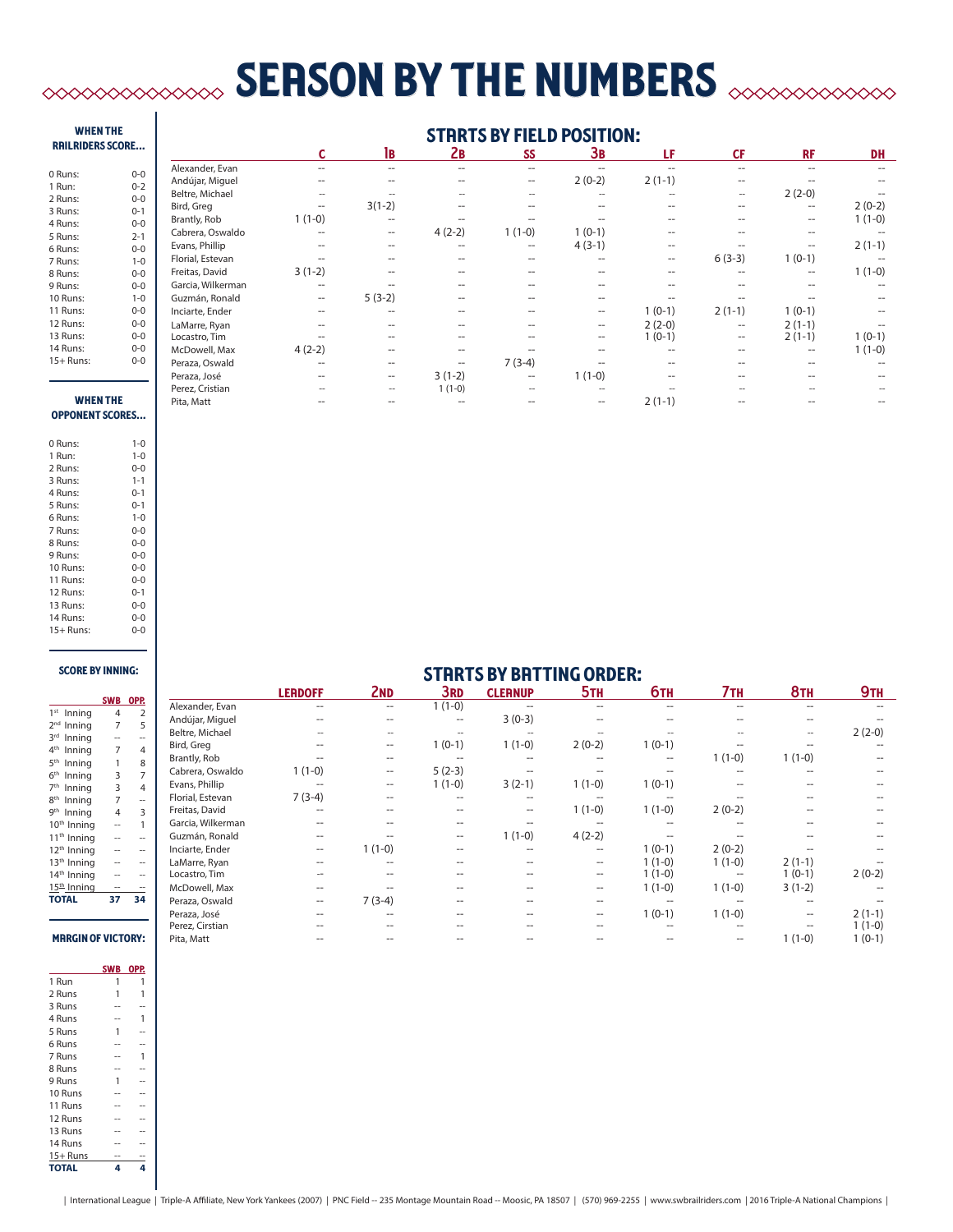# **SERSON BREAKDOWN EXERCEDINGLY**

# 2022 SERSON HIGHS AND LOWS

## miscellaneous:

| Winning Streak:             |           | $4(4/5 - 4/8)$             |
|-----------------------------|-----------|----------------------------|
| Losing Streak:              |           | 4 (4/9 - present)          |
| Home Winning Streak:        |           | N/A                        |
| Home Losing Streak:         |           | 4 (4/12 - present)         |
| Road Winning Streak:        |           | $4(4/5 - 4/8)$             |
| Road Losing Streak:         |           | 1 (4/9 - present)          |
| Winning Margin:             |           | $9(4/8(2)$ @ SYR)          |
| Losing Margin:              |           | 4 (4/13 vs NOR)            |
| Longest Extra-Inning Game:  | No Delay  | 3:10(4/9@SYR)              |
|                             | Delay     | N/A                        |
| Longest 9-Inning Game:      | No Delay  | 3:35 (4/14 vs NOR)         |
|                             | Delay     | N/A                        |
| <b>Shortest Game:</b>       | 9 Innings | 2:33 (4/5 @ SYR)           |
|                             | 7 Innings | $2:31(4/8(2) \oslash SYR)$ |
| Largest Home Crowd:         |           | 4,559 (4/12 vs NOR)        |
| Smallest Home Crowd:        |           | 2,684 (4/13 vs NOR)        |
| Largest Road Crowd:         |           | 6,572 (4/5 @ SYR)          |
| <b>Smallest Road Crowd:</b> |           | 2,324 (4/6 @ SYR)          |
|                             |           |                            |
| <b>TERM BRTTING:</b>        |           |                            |
| Most Runs:                  | Game:     | 10 (4/8 (2) @ SYR)         |
|                             | Inning:   | $6(4/8(2)$ @ SYR)          |
| Most Hits:                  | Game:     | 12 (4/8 (2) @ SYR)         |
|                             | Inning:   | 5 (4/8 (2) @ SYR)          |

Fewest Hits: 9 Innings: 5, 2x (Last: 4/13 vs NOR) Most Doubles: 3, 3x (Last: 4/14 vs NOR) Most Triples: 1 4/8 (2) @ SYR<br>Most Home Runs: 1 4 4 4/8 (2) @ SYR) Most Home Runs: Most Walks: 7 (4/8 (2) @ SYR) Most Strikeouts: 14 (4/14 vs NOR) Most Stolen Bases: 2 (4/6 @ SYR) Most Runners LOB: 11 (4/9 @ SYR)

## **TERM PITCHING:**

Most Hits Allowed: Game: 16 (4/14 vs NOR) Fewest Hits Allowed: 9 Innings: 3 (4/9 @ SYR) Most Strikeouts: 14 (4/5 @ SYR) Most Walks: 10 (4/14 vs NOR)

Most Runs Allowed: Game: 6 (4/8 (1) @ SYR)<br>Inning: 3, 5x (Last: 4/14 \ 3, 5x (Last: 4/14 vs NOR) Inning:  $4(4/14 \text{ vs } NOR)$ 7 Innings: 5 (4/8 (1) @ SYR) Most Home Runs Allowed: 3 (4/14 vs NOR)

7 Innings: 9 (4/8 (1) @ SYR)

### **TERM FIELDING:**

| Most Errors:     | SWB:      | 2 (4/13 vs NOR)             |
|------------------|-----------|-----------------------------|
|                  | Opponent: | $3(4/8(1)$ @ SYR)           |
| Most DPs Turned: | SWB:      | $2(4/5 \omega$ SYR)         |
|                  | Opponent: | 2, 2x (Last: 4/8 (1) @ SYR) |

### individual batting:

Most Stolen Bases: 1, 3x (Last: 4/6 @ SYR - Alexander, Florial)

Most Runs Scored: 2, 7x (Last: Evans/Guzmán 4/14 vs NOR) Most Hits: 4, O. Peraza (4/9 @ SYR) Most Doubles: 2, 3x (Last: Evans 4/14 vs NOR) Most Triples: 1, Cabrera (4/8 (2) @ SYR) Most HR: 2, Inciarte (4/8 (2) @ SYR) Most RBI: 4, Inciarte (4/8 (2) @ SYR) Most Walks: 2, 2x (Last: Guzmán 4/14 vs NOR)

# individual pitching

| Most Innings                    | Starter:  | 5.0, 2x (Last: Wesneski (4/6 @ SYR)     |
|---------------------------------|-----------|-----------------------------------------|
|                                 | Reliever: | 3.0, 2x (Last: Bañuelos 4/12 vs NOR)    |
| <b>Most Strikeouts</b>          | Starter:  | 7, 2x (Last: Krook 4/12 vs NOR)         |
|                                 | Reliever: | 5, Weissert (4/5 @ SYR)                 |
| Most Walks                      | Starter:  | 3, García (4/8 (1) @ SYR)               |
|                                 | Reliever: | 4, Semple (4/14 vs NOR)                 |
| Most Runs Allowed               | Starter:  | 5, García (4/14 vs NOR)                 |
|                                 | Reliever: | 4, Semple (4/14 vs NOR)                 |
| Most HR Allowed                 | Starter:  | 2, García (4/14 vs NOR)                 |
|                                 | Reliever: | 1, 5x (Last: Semple/Greene 4/14 vs NOR) |
| *Indicates SWB franchise record |           | **Indicates tied SWB franchise record   |

# railriders record when... strrt time record day record day record

| Day Game (Before 5:00 PM):                       | $1 - 0$        | Monday                         |                     | $0 - 0$          |
|--------------------------------------------------|----------------|--------------------------------|---------------------|------------------|
| Night Game:                                      | $3 - 4$        | Tuesday                        |                     | $1 - 1$          |
|                                                  |                | Wednesday                      |                     | $1 - 1$          |
| <b>LERDS</b>                                     | <b>RECORD</b>  | Thursday                       |                     | $0 - 1$          |
| Lead After 6 Innings:                            | $3 - 0$        | Friday                         |                     | $2 - 0$          |
| Trail After 6 Innings:                           | $1 - 4$        | Saturday                       |                     | $0 - 1$          |
| Tied After 6 Innings:                            | $0 - 0$        | Sunday                         |                     | $0 - 0$          |
| Lead After 7 Innings:                            | $1 - 0$        |                                |                     |                  |
| Trail After 7 Innings:                           | $1 - 4$        | <b>MONTH</b>                   |                     | <b>RECORD</b>    |
| Tied After 7 Innings:                            | $0 - 0$        | April                          |                     | $4 - 4$          |
| Lead After 8 Innings:                            | $1 - 0$        | May                            |                     | $0 - 0$          |
| Trail After 8 Innings:                           | $1 - 4$        | June                           |                     | $0 - 0$          |
| Tied After 8 Innings:                            | $0 - 0$        | July                           |                     | $0 - 0$          |
|                                                  |                | August                         |                     | $0 - 0$          |
| <b>DEFENSE</b>                                   | <b>RECORD</b>  | September                      |                     | $0 - 0$          |
| Commit 0 Errors:                                 | $3-1$          |                                |                     |                  |
| Commit 1 Error:                                  | $1 - 2$        | <b>SITURTION</b>               |                     | <b>RECORD</b>    |
| Commit 2+ Errors:                                | $0 - 1$        | First game of series:          |                     | $1 - 1$          |
|                                                  |                | Last game of series:           |                     | $0 - 0$          |
| <b>HOME RUN</b>                                  | <b>RECORD</b>  | Rubber game:                   |                     | $0 - 0$          |
| RailRiders Hit 0 HR:                             | $0 - 2$        | Day-of travel:                 |                     | $1 - 0$          |
| RailRiders Hit 1 HR:                             | $1 - 2$        | After a day off:               |                     | $1 - 1$          |
| RailRiders Hit 2+ HR:                            | $3 - 0$        | Doubleheaders:                 |                     | $2 - 0$          |
|                                                  |                | Extra Innings:                 |                     | $1 - 1$          |
| <b>JERSEYS</b>                                   | <b>RECORD</b>  | One-Run Games:                 |                     | $1 - 1$          |
| White:                                           | $0 - 3$        | Series Won/Loss/Split:         |                     | $1 - 0 - 0$      |
| Grev:                                            | $3 - 0$        |                                |                     |                  |
| Navy:                                            | $1 - 1$        |                                |                     |                  |
| Vejigantes:                                      | $0 - 0$        | <b>OPPONENT</b>                |                     | <b>RECORD</b>    |
| Theme Night:                                     | $0 - 0$        | vs. American League Affiliate: |                     | $0 - 3$          |
|                                                  |                | vs. National League Affiliate: |                     | $4 - 1$          |
| <b>HITS</b>                                      | <b>RECORD</b>  |                                |                     |                  |
| Outhit Opponent:                                 | $3-1$          | STRRTER LENGTH                 |                     | <b>RECORD</b>    |
| Outhit By Opponent:                              | $1 - 3$        | Starter Goes 6+                |                     | $0 - 0$          |
| Equal Hits:                                      | $0 - 0$        | Starter Goes 7+                |                     | $0 - 0$          |
|                                                  |                | Starter Goes 8+                |                     | $0 - 0$          |
| <b>RUNS</b>                                      | <b>RECORD</b>  |                                |                     |                  |
| Score First:                                     | $3 - 0$        | <b>OPPOSING STRRTER</b>        |                     | <b>RECORD</b>    |
| Allow First Run:                                 | $1 - 4$        | vs. RHP Starters:              |                     | $2 - 4$          |
| Shutouts:                                        | $1 - 0$        | vs. LHP Starters:              |                     | $2 - 0$          |
|                                                  |                |                                |                     |                  |
| <b>OPPONENT</b>                                  |                | <b>HERD-TO-HERD STRNDINGS</b>  | <b>OVERRLL HOME</b> | <b>RORD</b>      |
| <b>Buffalo Bisons</b>                            | (TOR)          | $0 - 0$                        | $0 - 0$             | $0 - 0$          |
| Charlotte Knights                                | (CWS)          | $0 - 0$                        | $0-0$               | $0-0$            |
| Durham Bulls                                     | (TB)           | $0-0$                          | $0-0$               | $0-0$            |
| Jacksonville Jumbo Shrimp                        | (MIA)          | $0-0$                          | $0-0$               | $0-0$            |
| Lehigh Valley IronPigs                           | (PHI)          | $0-0$                          | $0-0$               | $0-0$            |
| Norfolk Tides                                    | (BAL)          | $0 - 3$                        | $0 - 3$             | $0-0$            |
| Rochester Red Wings                              | (WAS)<br>(NYM) | $0-0$                          | $0-0$               | $0-0$            |
| <b>Syracuse Mets</b><br><b>Worcester Red Sox</b> | (BOS)          | $4 - 1$<br>$0-0$               | $0-0$<br>$0-0$      | $4 - 1$<br>$0-0$ |
| <b>VS. ERST</b>                                  |                | 4-4                            | 0-3                 | 4-1              |
| <b>Columbus Clippers</b>                         | (CLE)          | $0-0$                          | $0-0$               | $0-0$            |
| <b>Gwinnett Stripers</b>                         | (ATL)          | $0-0$                          | $0-0$               | $0-0$            |
| Indianapolis Indians                             | (PIT)          | $0-0$                          | $0-0$               | $0-0$            |
| Iowa Cubs                                        | (CHI)          | $0-0$                          | $0-0$               | $0-0$            |
| Louisville Bats                                  | (CIN)          | $0-0$                          | $0-0$               | $0-0$            |
| Memphis Redbirds<br>Nashville Sounds             | (STL)<br>(MIL) | $0-0$<br>$0-0$                 | $0-0$<br>$0-0$      | $0-0$<br>$0-0$   |
| Omaha Storm Chasers                              |                |                                |                     |                  |
|                                                  |                |                                |                     |                  |
|                                                  | (KC)<br>(MIN)  | $0-0$<br>$0-0$                 | $0-0$<br>$0-0$      | $0-0$<br>$0-0$   |
| St. Paul Saints<br>Toledo Mud Hens               | (DET)          | $0-0$                          | $0-0$               | $0-0$            |

| International League | Triple-A Affiliate, New York Yankees (2007) | PNC Field -- 235 Montage Mountain Road -- Moosic, PA 18507 | (570) 969-2255 | www.swbrailriders.com | 2016 Triple-A National Champions |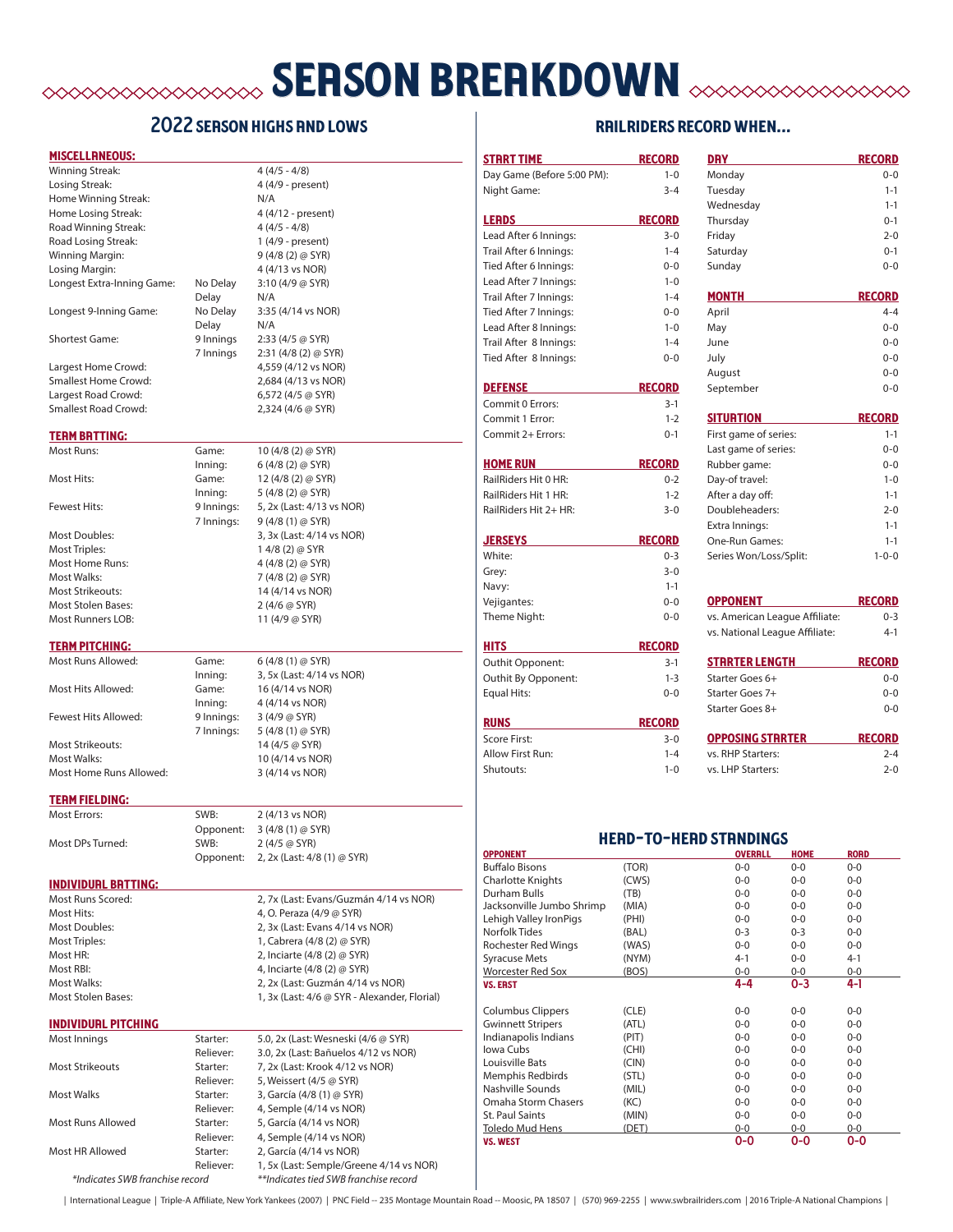# **BRY-DRY RESULTS** SUPPOSSESSES

|                | GM DRTE/OPP.                    | <b>SCORE</b> | WIN/LOSS/SRVE                                 | REC.    | POS/GB    | <u>RTT.</u> | <b>TIME</b> |    | GM DRTE/OPP. SCORE                 |               | WIN/LOSS/SRVE             |                                           | REC.           | POS/GB         | <u>RTT.</u> | <b>TIME</b> |
|----------------|---------------------------------|--------------|-----------------------------------------------|---------|-----------|-------------|-------------|----|------------------------------------|---------------|---------------------------|-------------------------------------------|----------------|----------------|-------------|-------------|
| $\mathbf{1}$   | 4/5 @ SYR                       | W 5-0        | Krook (1-0)/Szapucki (0-1)                    | $1 - 0$ | $t1st$ -- | 6,572       | 2:33        |    | 83 7/10 @ WOR                      |               |                           |                                           |                |                |             |             |
| 2              | 4/6 @ SYR                       | W 5-3        | Greene (1-0)/Lopez (0-1)/Miller (1)           | $2 - 0$ | $t1st$ -- | 2,324       | 2:48        |    | 84 7/12 vs LOU                     |               |                           |                                           |                |                |             |             |
|                | 4/7 @ SYR                       |              | *Postponed to 4/8 due to rain*                |         |           |             |             | 85 | 7/13 vs LOU                        |               |                           |                                           |                |                |             |             |
| 3              | 4/8 @ SYR                       |              | W 7-6 (8) McKay (1-0)/Orze (0-1)/Weissert (1) | $3 - 0$ | $1st$ -   | 2,681       | 3:09        |    | 86 7/14 vs LOU                     |               |                           |                                           |                |                |             |             |
| $\overline{4}$ | 4/8 @ SYR                       | W 10-1       | Semple (1-0)/Rodriguez (0-1)                  | $4 - 0$ | $1st$ --  | 2,681       | 2:31        |    | 87 7/15 vs LOU                     |               |                           |                                           |                |                |             |             |
| 5              | 4/9 @ SYR L 4-3                 |              | Vizcaya (1-0)/Miller (0-1)                    | $4 - 1$ | $t1st$ -- | 2,4361      | 3:10        |    | 88 7/16 vs LOU                     |               |                           |                                           |                |                |             |             |
|                | 4/10 @ SYR                      |              | *Postponed to 6/8 due to inclement weather*   |         |           |             |             |    | 89 7/17 vs LOU                     |               |                           |                                           |                |                |             |             |
| 6              | 4/12 vs NOR L 3-1               |              | Hartman (1-0)/Krook (1-1)/Vespi (1)           | $4 - 2$ | 3rd/1.5   | 4,559       | 2:56        |    |                                    |               |                           | *All-Star Break 7/18-7/21*                |                |                |             |             |
| $\overline{7}$ | 4/13 vs NOR L 5-1               |              | Sedlock (1-0)/Wesneski (0-1)                  | $4 - 3$ | t4th/2.5  | 2,684       | 3:10        |    | 90 7/22 @ LHV                      |               |                           |                                           |                |                |             |             |
| 8              | 4/14 vs NOR L 12-4              |              | Rodriguez (1-0)/García (0-1)                  | $4 - 4$ | t4th/3.0  | 2,758       | 3:35        |    | 91 7/23 @ LHV                      |               |                           |                                           |                |                |             |             |
| 9              | 4/15 vs NOR                     |              |                                               |         |           |             |             |    | 92 7/24 @ LHV                      |               |                           |                                           |                |                |             |             |
|                | 10 4/16 vs NOR                  |              |                                               |         |           |             |             |    | 93 7/26 @ ROC                      |               |                           |                                           |                |                |             |             |
|                | 11 4/17 vs NOR                  |              |                                               |         |           |             |             |    | 94 7/27 @ ROC                      |               |                           |                                           |                |                |             |             |
|                | 12 4/19 @ BUF                   |              |                                               |         |           |             |             | 95 | 7/28 @ ROC                         |               |                           |                                           |                |                |             |             |
|                | 13 4/20 @ BUF                   |              |                                               |         |           |             |             | 96 | 7/29 @ ROC                         |               |                           |                                           |                |                |             |             |
|                | 14 4/21 @ BUF                   |              |                                               |         |           |             |             |    | 97 7/30 @ ROC                      |               |                           |                                           |                |                |             |             |
|                | 15 4/22 @ BUF                   |              |                                               |         |           |             |             |    | 98 7/31 @ ROC<br>99 8/2 vs BUF     |               |                           |                                           |                |                |             |             |
|                | 16 4/23 @ BUF                   |              |                                               |         |           |             |             |    | 100 8/3 vs BUF                     |               |                           |                                           |                |                |             |             |
|                | 17 4/24 @ BUF                   |              |                                               |         |           |             |             |    | 101 8/4 vs BUF                     |               |                           |                                           |                |                |             |             |
|                | 18 4/26 vs LHV                  |              |                                               |         |           |             |             |    | 102 8/5 vs BUF                     |               |                           |                                           |                |                |             |             |
|                | 19 4/27 vs LHV                  |              |                                               |         |           |             |             |    | 103 8/6 vs BUF                     |               |                           |                                           |                |                |             |             |
|                | 20 4/28 vs LHV                  |              |                                               |         |           |             |             |    | 104 8/7 vs BUF                     |               |                           |                                           |                |                |             |             |
|                | 21 4/29 vs LHV                  |              |                                               |         |           |             |             |    | 105 8/9 vs WOR                     |               |                           |                                           |                |                |             |             |
|                | 22 4/30 vs LHV                  |              |                                               |         |           |             |             |    | 106 8/10 vs WOR                    |               |                           |                                           |                |                |             |             |
|                | 23 5/1 vs LHVs                  |              |                                               |         |           |             |             |    | 107 8/11 vs WOR                    |               |                           |                                           |                |                |             |             |
|                | 24 5/3 @ ROC                    |              |                                               |         |           |             |             |    | 108 8/12 vs WOR                    |               |                           |                                           |                |                |             |             |
|                | 25 5/4 @ ROC                    |              |                                               |         |           |             |             |    | 109 8/13 vs WOR                    |               |                           |                                           |                |                |             |             |
|                | 26 5/5 @ ROC                    |              |                                               |         |           |             |             |    | 110 8/14 vs WOR                    |               |                           |                                           |                |                |             |             |
|                | 27 5/6 @ ROC                    |              |                                               |         |           |             |             |    | 111 8/16 @ STP                     |               |                           |                                           |                |                |             |             |
|                | 28 5/7 @ ROC                    |              |                                               |         |           |             |             |    | 112 8/17 @ STP                     |               |                           |                                           |                |                |             |             |
|                | 29 5/8 @ ROC                    |              |                                               |         |           |             |             |    | 113 8/18 @ STP                     |               |                           |                                           |                |                |             |             |
|                | 30 5/10 vs SYR                  |              |                                               |         |           |             |             |    | 114 8/19 @ STP                     |               |                           |                                           |                |                |             |             |
|                | 31 5/11 vs SYR                  |              |                                               |         |           |             |             |    | 115 8/20 @ STP                     |               |                           |                                           |                |                |             |             |
|                | 32 5/12 vs SYR                  |              |                                               |         |           |             |             |    | 116 8/21 @ STP                     |               |                           |                                           |                |                |             |             |
|                | 33 5/13 vs SYR                  |              |                                               |         |           |             |             |    | 117 8/23 @ OMA                     |               |                           |                                           |                |                |             |             |
|                | 34 5/15 vs SYR                  |              |                                               |         |           |             |             |    | 118 8/24 @ OMA                     |               |                           |                                           |                |                |             |             |
|                | 35 5/17 @ WOR                   |              |                                               |         |           |             |             |    | 119 8/25 @ OMA                     |               |                           |                                           |                |                |             |             |
|                | 36 5/18 @ WOR<br>37 5/19 @ WOR  |              |                                               |         |           |             |             |    | 120 8/26 @ OMA                     |               |                           |                                           |                |                |             |             |
|                | 38 5/20 @ WOR                   |              |                                               |         |           |             |             |    | 121 8/27 @ OMA                     |               |                           |                                           |                |                |             |             |
|                | 39 5/21 @ WOR                   |              |                                               |         |           |             |             |    | 122 8/28 @ OMA                     |               |                           |                                           |                |                |             |             |
|                | 40 5/22 @ WOR                   |              |                                               |         |           |             |             |    | 123 8/30 vs SYR                    |               |                           |                                           |                |                |             |             |
|                | 41 5/24 vs JAX                  |              |                                               |         |           |             |             |    | 124 8/31 vs SYR                    |               |                           |                                           |                |                |             |             |
|                | 42 5/25 vs JAX                  |              |                                               |         |           |             |             |    | 125 9/1 vs SYR                     |               |                           |                                           |                |                |             |             |
|                | 43 5/26 vs JAX                  |              |                                               |         |           |             |             |    | 126 9/2 vs SYR                     |               |                           |                                           |                |                |             |             |
|                | 44 5/27 vs JAX                  |              |                                               |         |           |             |             |    | 127 9/3 vs SYR                     |               |                           |                                           |                |                |             |             |
|                | 45 5/28 vs JAX                  |              |                                               |         |           |             |             |    | 128 9/3 vs SYR                     |               |                           |                                           |                |                |             |             |
|                | 46 5/29 vs JAX                  |              |                                               |         |           |             |             |    | 129 9/4 vs SYR                     |               |                           |                                           |                |                |             |             |
| $\frac{47}{ }$ | 5/31 vs JAX                     |              |                                               |         |           |             |             |    | 130 9/5 @ DUR                      |               |                           |                                           |                |                |             |             |
|                | 48 6/1 vs LHV                   |              |                                               |         |           |             |             |    | 131 9/7 @ DUR                      |               |                           |                                           |                |                |             |             |
|                | 49 6/2 vs LHV                   |              |                                               |         |           |             |             |    | 132 9/8 @ DUR                      |               |                           |                                           |                |                |             |             |
|                | 50 6/3 vs LHV                   |              |                                               |         |           |             |             |    | 133 9/9 @ DUR                      |               |                           |                                           |                |                |             |             |
|                | 51 6/4 vs LHV                   |              |                                               |         |           |             |             |    | 134 9/10 @ DUR                     |               |                           |                                           |                |                |             |             |
|                | 52 6/5 vs LHV                   |              |                                               |         |           |             |             |    | 135 9/11 @ DUR                     |               |                           |                                           |                |                |             |             |
|                | 53 6/7 @ SYR                    |              |                                               |         |           |             |             |    | 136 9/13 vs WOR                    |               |                           |                                           |                |                |             |             |
|                | 54 6/8 @ SYR                    |              |                                               |         |           |             |             |    | 137 9/14 vs WOR                    |               |                           |                                           |                |                |             |             |
|                | 55 6/8 @ SYR                    |              |                                               |         |           |             |             |    | 138 9/15 vs WOR                    |               |                           |                                           |                |                |             |             |
|                | 56 6/9 @ SYR                    |              |                                               |         |           |             |             |    | 139 9/16 vs WOR                    |               |                           |                                           |                |                |             |             |
|                | 57 6/10 @ SYR                   |              |                                               |         |           |             |             |    | 140 9/17 vs WOR<br>141 9/18 vs WOR |               |                           |                                           |                |                |             |             |
|                | 58 6/11 @ SYR                   |              |                                               |         |           |             |             |    | 142 9/20 @ LHV                     |               |                           |                                           |                |                |             |             |
|                | 59 6/12 @ SYR                   |              |                                               |         |           |             |             |    | 143 9/21 @ LHV                     |               |                           |                                           |                |                |             |             |
|                | 60 6/14 vs ROC                  |              |                                               |         |           |             |             |    | 144 9/22 @ LHV                     |               |                           |                                           |                |                |             |             |
|                | 61 6/15 vs ROC                  |              |                                               |         |           |             |             |    | 145 9/23 @ LHV                     |               |                           |                                           |                |                |             |             |
|                | 62 6/16 vs ROC                  |              |                                               |         |           |             |             |    | 146 9/24 @ LHV                     |               |                           |                                           |                |                |             |             |
|                | 63 6/17 vs ROC                  |              |                                               |         |           |             |             |    | 147 9/25 @ LHV                     |               |                           |                                           |                |                |             |             |
|                | 64 6/18 vs ROC                  |              |                                               |         |           |             |             |    | 148 9/26 vs BUF                    |               |                           |                                           |                |                |             |             |
|                | 65 6/19 vs ROC                  |              |                                               |         |           |             |             |    | 149 9/27 vs BUF                    |               |                           |                                           |                |                |             |             |
|                | 66 6/21 @ TOL                   |              |                                               |         |           |             |             |    | 150 9/28 vs BUF                    |               |                           |                                           |                |                |             |             |
|                | 67 6/22 @ TOL                   |              |                                               |         |           |             |             |    |                                    |               |                           |                                           |                |                |             |             |
|                | 68 6/23 @ TOL                   |              |                                               |         |           |             |             |    |                                    |               |                           | <b>2022 SWB RAILRIDERS MONTH-BY-MONTH</b> |                |                |             |             |
|                | 69 6/24 @ TOL                   |              |                                               |         |           |             |             |    |                                    |               |                           |                                           |                |                |             |             |
|                | 70 6/25 @ TOL                   |              |                                               |         |           |             |             |    |                                    |               | $W-L$                     | RVG/OBP/SLG<br><b>ERR</b>                 |                | HR             |             |             |
|                | 71 6/26 @ TOL<br>72 6/28 vs BUF |              |                                               |         |           |             |             |    |                                    | <b>APRIL</b>  | $4 - 4$                   | 3.75<br>.243/.321/.427                    |                | 10             |             |             |
|                | 73 6/29 vs BUF                  |              |                                               |         |           |             |             |    |                                    | MAY           | $0-0$                     | 0.00<br>000/000/000.                      |                | $\mathbf 0$    |             |             |
|                | 74 6/30 vs BUF                  |              |                                               |         |           |             |             |    |                                    | <b>JUNE</b>   | $0-0$                     | 0.00<br>.000/.000/.000                    |                | $\mathbf 0$    |             |             |
|                | 75 7/1 vs BUF                   |              |                                               |         |           |             |             |    |                                    | JULY          | $0 - 0$                   | 0.00<br>000/000/000.                      |                | $\mathsf 0$    |             |             |
|                | 76 7/2 vs BUF                   |              |                                               |         |           |             |             |    |                                    | <b>AUGUST</b> | $0-0$                     | 0.00<br>000/000/000.                      |                | $\mathsf 0$    |             |             |
|                | 77 7/3 vs BUF                   |              |                                               |         |           |             |             |    |                                    |               | <b>SEPTEMBER</b><br>$0-0$ | 0.00                                      | 000/000/000.   | $\overline{0}$ |             |             |
|                | 78 7/4 @ WOR                    |              |                                               |         |           |             |             |    |                                    | <b>TOTAL</b>  | 44                        | 3.75                                      | .243/.321/.427 | 10             |             |             |
|                | 79 7/6 @ WOR                    |              |                                               |         |           |             |             |    |                                    |               |                           |                                           |                |                |             |             |
|                | 80 7/7 @ WOR                    |              |                                               |         |           |             |             |    |                                    |               |                           |                                           |                |                |             |             |
|                | 81 7/8 @ WOR                    |              |                                               |         |           |             |             |    |                                    |               |                           |                                           |                |                |             |             |
|                | 82 7/9 @ WOR                    |              |                                               |         |           |             |             |    |                                    |               |                           |                                           |                |                |             |             |

| International League | Triple-A Affiliate, New York Yankees (2007) | PNC Field -- 235 Montage Mountain Road -- Moosic, PA 18507 | (570) 969-2255 | www.swbrailriders.com | 2016 Triple-A National Champions |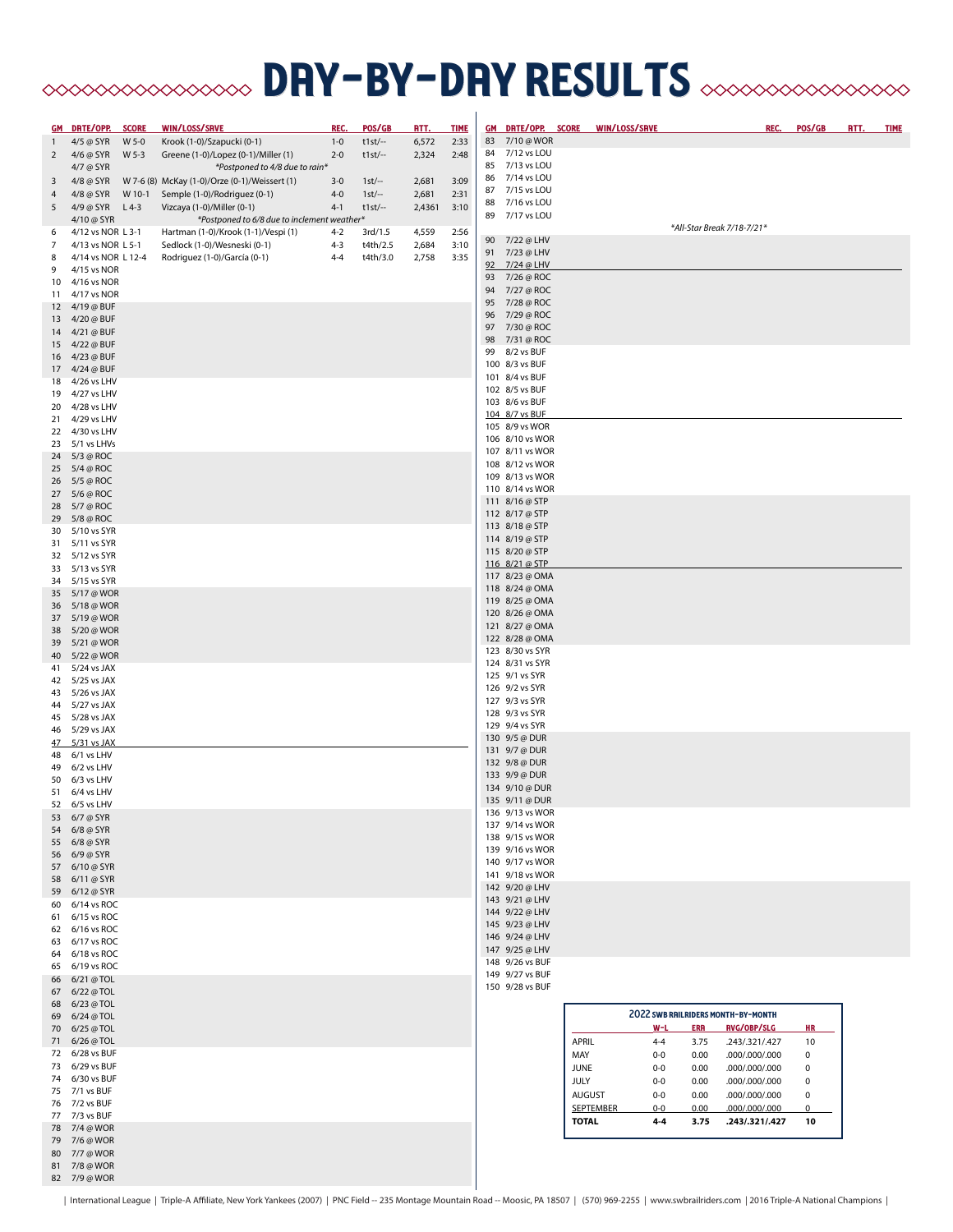# railriders transactions

| <b>APRIL TRANSACTIONS (4)</b> |                     |                                  |  |  |  |
|-------------------------------|---------------------|----------------------------------|--|--|--|
| <b>DRTE</b>                   | <b>PLAYER</b>       | <b>RCTION</b>                    |  |  |  |
| April 4                       |                     | SWB Break Camp roster announced  |  |  |  |
| April 6                       | Grea Bird           | Added to SWB Roster              |  |  |  |
| April 8                       | Michael Beltre      | Transfered to Somerset (AA)      |  |  |  |
| April 12                      | <b>Rob Brantley</b> | Placed on the 7-Day Injured List |  |  |  |
| April 15                      | Michael Gomez       | Promoted from Somerset (AA)      |  |  |  |